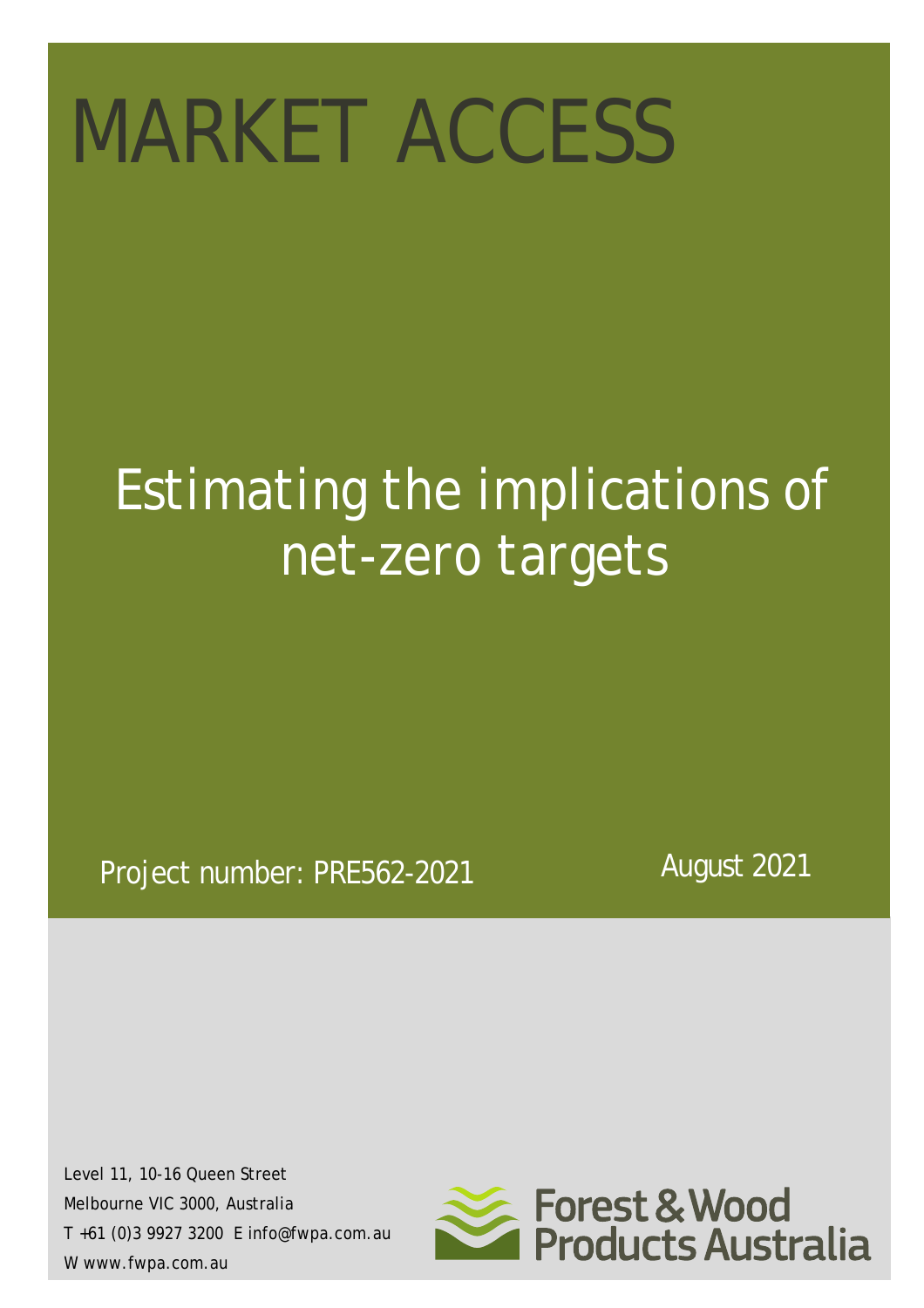

## **Estimating the implications of net-zero targets**

Prepared for

**Forest & Wood Products Australia**

by

**Mitchell Perry, Lili Pechey and Jim Binney**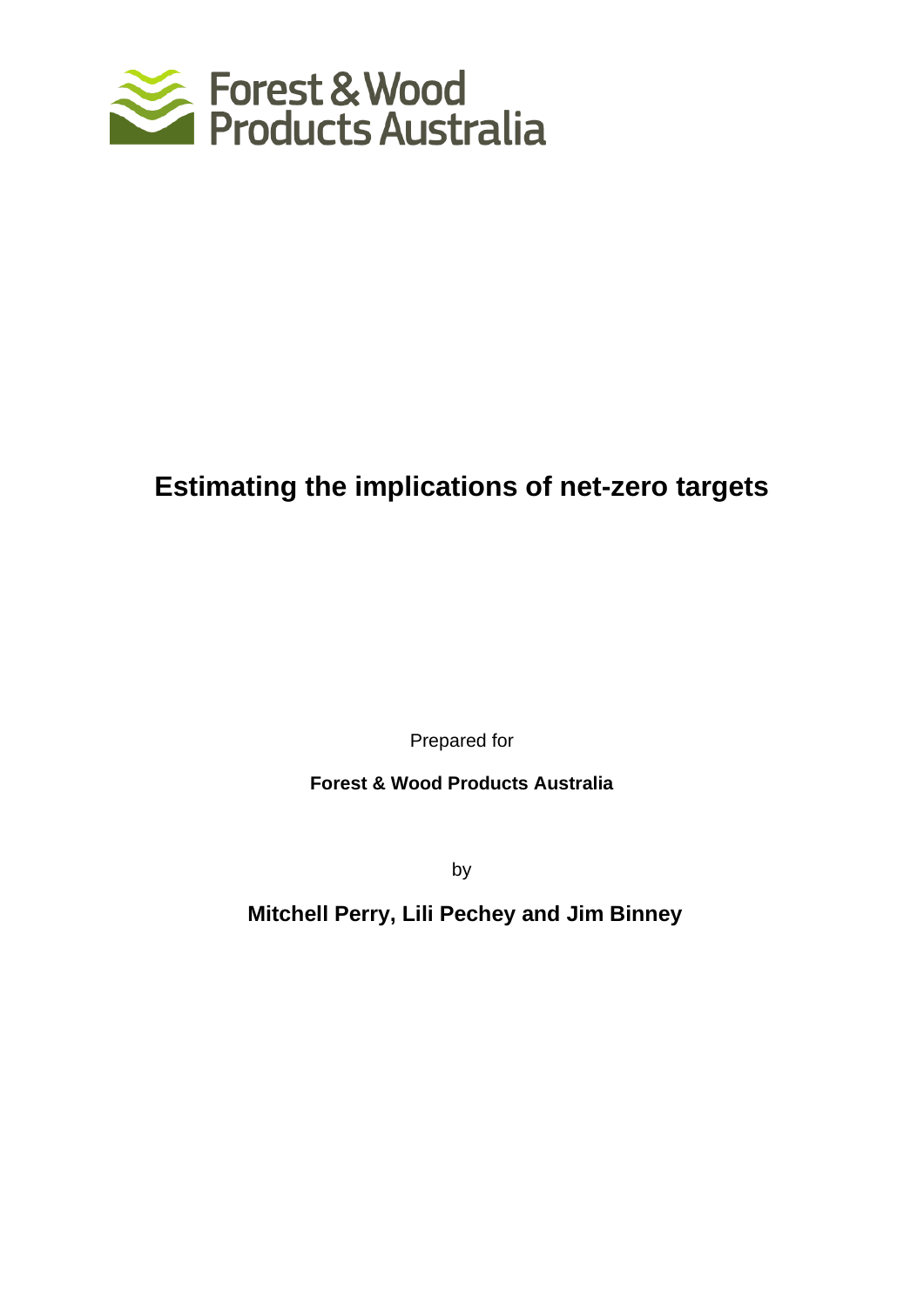#### **Estimating the implications of net-zero targets**

#### **Project No: PRE562-2021**

#### **IMPORTANT NOTICE**

This work is supported by funding provided to FWPA by the Department of Agriculture, Water and the Environment (DAWE).

© 2021 Forest & Wood Products Australia Limited. All rights reserved.

Whilst all care has been taken to ensure the accuracy of the information contained in this publication, Forest and Wood Products Australia Limited and all persons associated with them (FWPA) as well as any other contributors make no representations or give any warranty regarding the use, suitability, validity, accuracy, completeness, currency or reliability of the information, including any opinion or advice, contained in this publication. To the maximum extent permitted by law, FWPA disclaims all warranties of any kind, whether express or implied, including but not limited to any warranty that the information is up-to-date, complete, true, legally compliant, accurate, non-misleading or suitable.

To the maximum extent permitted by law, FWPA excludes all liability in contract, tort (including negligence), or otherwise for any injury, loss or damage whatsoever (whether direct, indirect, special or consequential) arising out of or in connection with use or reliance on this publication (and any information, opinions or advice therein) and whether caused by any errors, defects, omissions or misrepresentations in this publication. Individual requirements may vary from those discussed in this publication and you are advised to check with State authorities to ensure building compliance as well as make your own professional assessment of the relevant applicable laws and Standards.

The work is copyright and protected under the terms of the Copyright Act 1968 (Cwth). All material may be reproduced in whole or in part, provided that it is not sold or used for commercial benefit and its source (Forest & Wood Products Australia Limited) is acknowledged and the above disclaimer is included. Reproduction or copying for other purposes, which is strictly reserved only for the owner or licensee of copyright under the Copyright Act, is prohibited without the prior written consent of FWPA.

**ISBN: 978-1-925213-41-6**

#### **Researchers: Mitchell Perry, Lili Pechey and Jim Binney**

Natural Capital Economics Pty Ltd Level 1, 105-115 Dover St, Cremorne 3121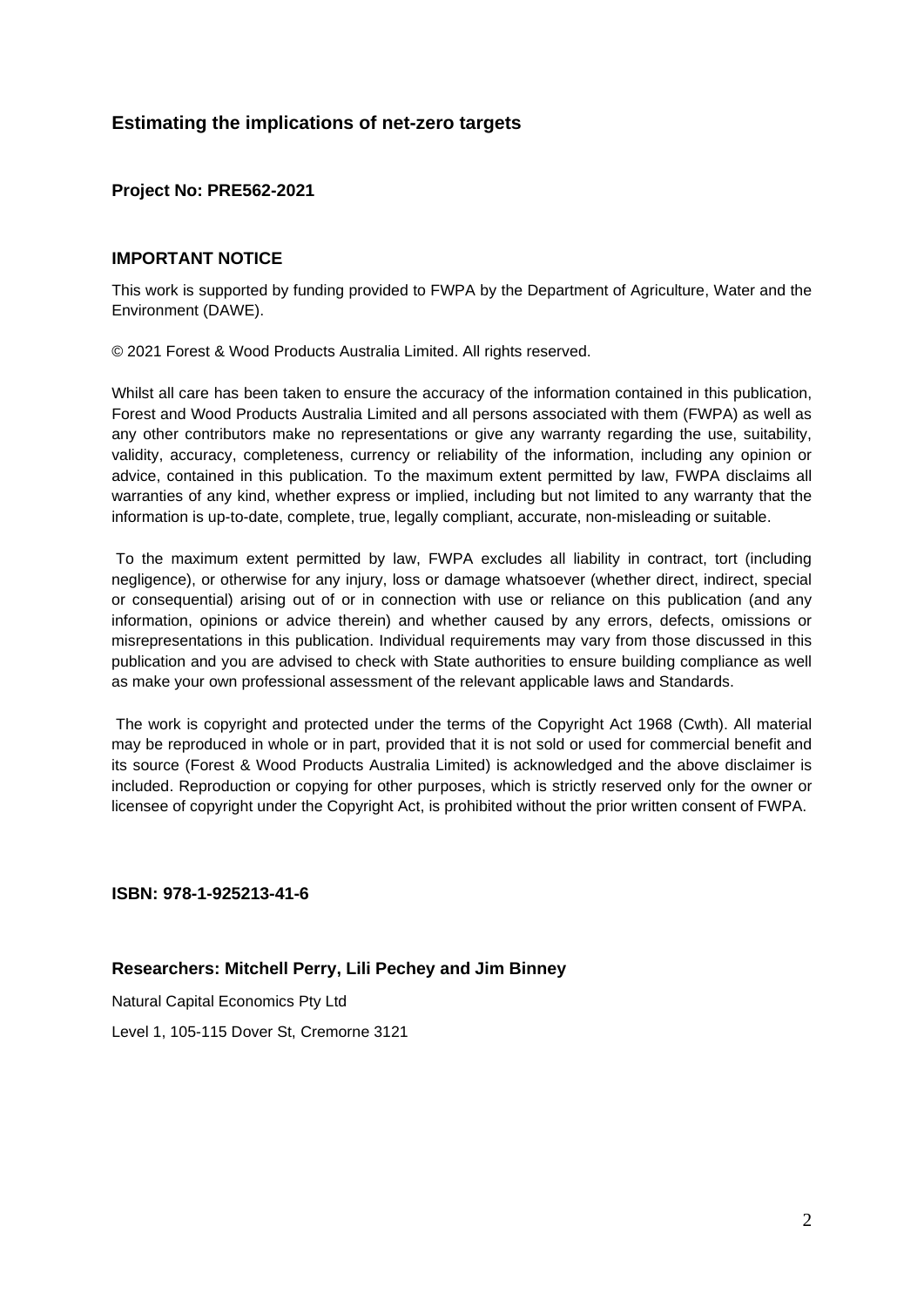## <span id="page-3-0"></span>EXECUTIVE SUMMARY

#### <span id="page-3-1"></span>**Context**

With the recent publication of the Intergovernmental Panel on Climate Change Sixth Assessment Report providing more evidence of the need for urgent action to address climate change, Australian companies are increasingly expressing an ambition to achieve net-zero emissions by 2050.

The quantum of emissions reductions required is significant and there are often limited options for companies to achieve their targets through changes to their own operating processes in the short term. Therefore, many companies are considering the use of carbon offsets to reduce their overall net contribution to climate change, where the costs of their own mitigation options are excessively high. To date, there has been limited Australian analysis of the opportunity this presents for timber plantations and environmental plantings or the area of land required to support such targets.

#### <span id="page-3-2"></span>Approach

This study investigated the greenhouse gas emissions (GHG) of the 50 highest valued companies traded on the Australian Stock Exchange (ASX50) to understand the quantity of emissions which would need to be mitigated or offset annually to achieve net zero emissions by 2050<sup>1</sup>. The reported emissions of these companies were used to determine the area of timber plantations or environmental plantings required to produce an equivalent volume of carbon abatement each year. From this, a measure of the carbon abatement efficiency (i.e. ha / tonne CO<sub>2</sub>-e abated) was estimated for both timber plantations and environmental plantings.

The analysis relies on a simplified model of net carbon abatement from plantations and environmental plantings, which was developed as part of this study. The model is informed by the approach used to calculate net carbon abatement and to issue Australian Carbon Credit Units (ACCUs) set out in current Emissions Reduction Fund (ERF) methods. Estimates of carbon abatement for plantations are based estimates associated with radiata pine plantations while estimates of carbon abatement for environmental plantings are based on carbon sequestration rates associated with mixed species native plantings.

#### <span id="page-3-3"></span>**Findings**

Key findings from this study include:

- Companies making up the ASX50 produce about 66 Mt CO<sub>2</sub>-e each year (Scope 1<sup>2</sup> and Scope 2<sup>3</sup>). Roughly half of these companies are currently using or have expressed some interest in the use carbon offsets to achieve carbon emissions reduction targets.
- Under the current plantation forestry method, radiata pine plantations can provide between 14 and 17 tonnes  $CO<sub>2</sub> - e$  of net abatement per hectare each year over a 25 year period. By comparison, environmental plantings provide between 5 to 11 tonnes  $CO<sub>2</sub>$ -e of net abatement per

<sup>1</sup> Noting that not all ASX50 companies have made commitments to achieve net zero emissions by 2050.

 $<sup>2</sup>$  Scope 1 greenhouse gas emissions are the emissions released to the atmosphere as a direct result of an activity, or series of</sup> activities at a facility level. Scope 1 emissions are sometimes referred to as direct emissions (CER, 2021).

<sup>&</sup>lt;sup>3</sup> Scope 2 greenhouse gas emissions are the emissions released to the atmosphere from the indirect consumption of an energy commodity (CER, 2021).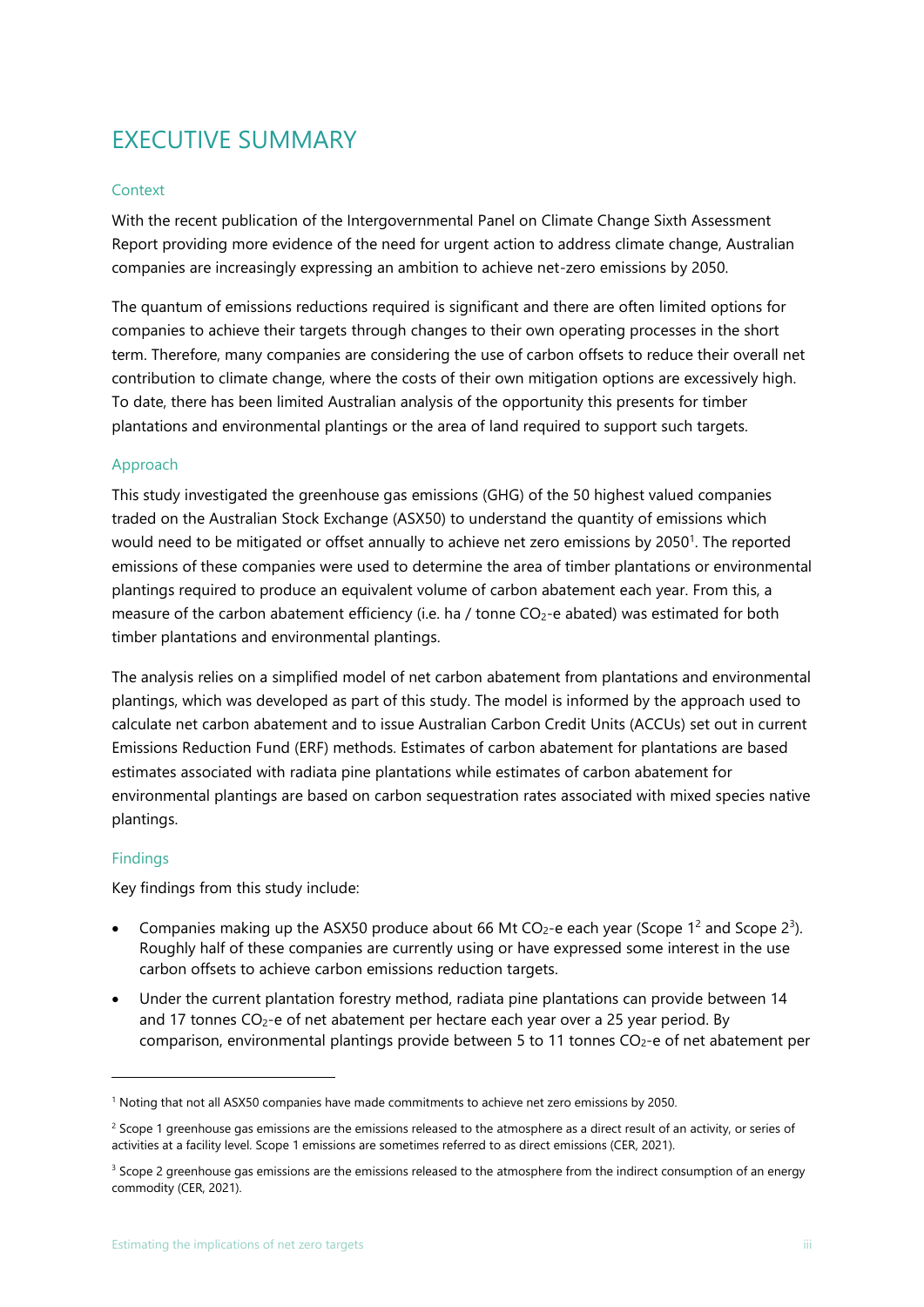hectare each year, over the same period. These estimates are based on a permanence period<sup>4</sup> of 100 years.

- Plantations are found to abate more carbon per hectare than environmental planting due to higher growth rates in plantation species, which leads to higher rates of carbon sequestration, as well as the repeated cycles of harvesting, which create harvested wood products (HWP) that store carbon over long periods.
- To offset 10% of the annual emissions of all ASX50 companies for the next 25 years would require establishing 377 to 463 thousand hectares of plantations or 585 to 1,313 thousand hectares of environmental plantings. This comparison is presented in aggregate in [Figure 1](#page-5-0) and for a select number of companies in [Table 1.](#page-6-0) For context, Australia's total commercial plantation area is currently about 2 million hectares. Therefore, to offset 10% of the ASX50's GHG emissions for the next 25 years using plantations would require establishing an area about 1 fifth the size of the current commercial plantation area, when midpoint estimates are considered.
- Along with storing carbon, HWP that are used in buildings can displace the use of more carbon intensive materials within the construction value chain. This can include the use of timber to replace steel and concrete in structural elements of buildings. This study has estimated the additional carbon abatement provided when timber replaces steel and concrete to demonstrate the additional advantages associated with establishing timber plantations to abate carbon emissions. Findings indicate that, when 1 hectare of plantation timber is used to construct predominantly timber buildings instead of predominantly steel or concrete buildings, embodied emissions are reduced by between 55 and 547  $t$  CO<sub>2</sub>-e. These emissions avoided are somewhat similar to Scope 3 emissions. 5



<sup>4</sup> A permanence period defines how long a project must remain in place and may extend beyond the period for which a project can earn ACCUs. Plantation and environmental planting projects can choose between a permanence period of 25 or 100 years. Choosing the lesser permanence period will lead to a discounted number of ACCUs being issued (CER, 2016; CER, n.d.-b; CER, 2021-b)

<sup>5</sup> Scope 3 emissions are indirect greenhouse gas emissions other than scope 2 emissions that are generated in the wider economy. They include the emissions associated the extraction and production of purchased building materials. Scope 3 emissions are not reported under the NGER scheme (CER, 2021).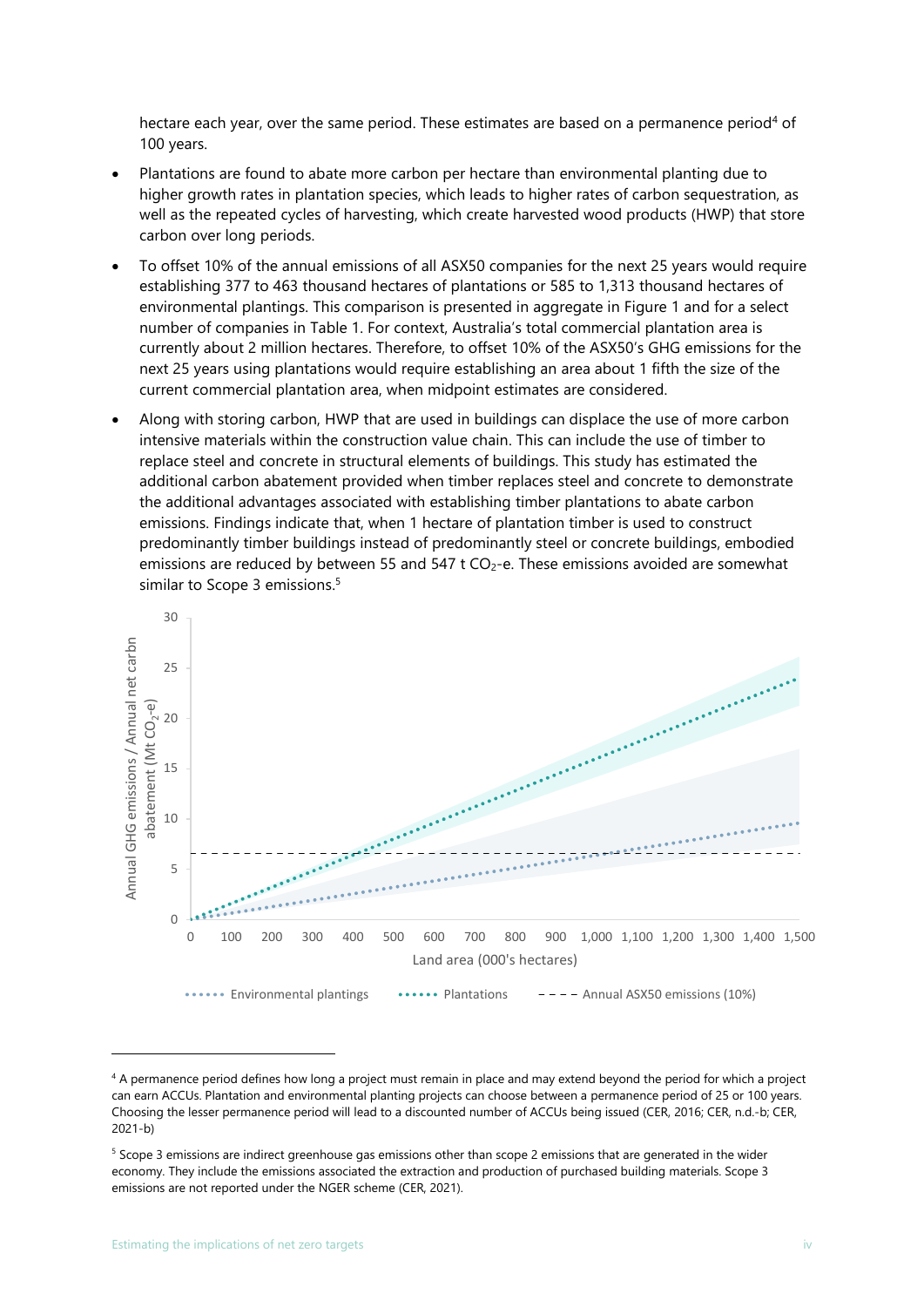#### <span id="page-5-0"></span>**Figure 1. Estimated land requirements to offset 10% of ASX50 emissions for the next 25 years**

This study was commissioned to provoke thought about the implications of ASX50 companies meeting their net zero targets by using carbon offsets. It finds that, if forestry offsets were to be used by major companies, timber plantations are considerably more efficient (in terms of  $CO<sub>2</sub>$ -e tonnes sequestered per hectare of land) than environmental plantings. The study has relied on desktop research, publicly available data, and several simplifying assumptions to make broad comparisons possible. It has not considered, for example, the risks associated with fire which is applicable to both plantations and environmental plantings. It has also not considered the additional environmental benefits that could be generated from both plantations and environmental plantings, such as increased biodiversity, erosion protection or improved amenity.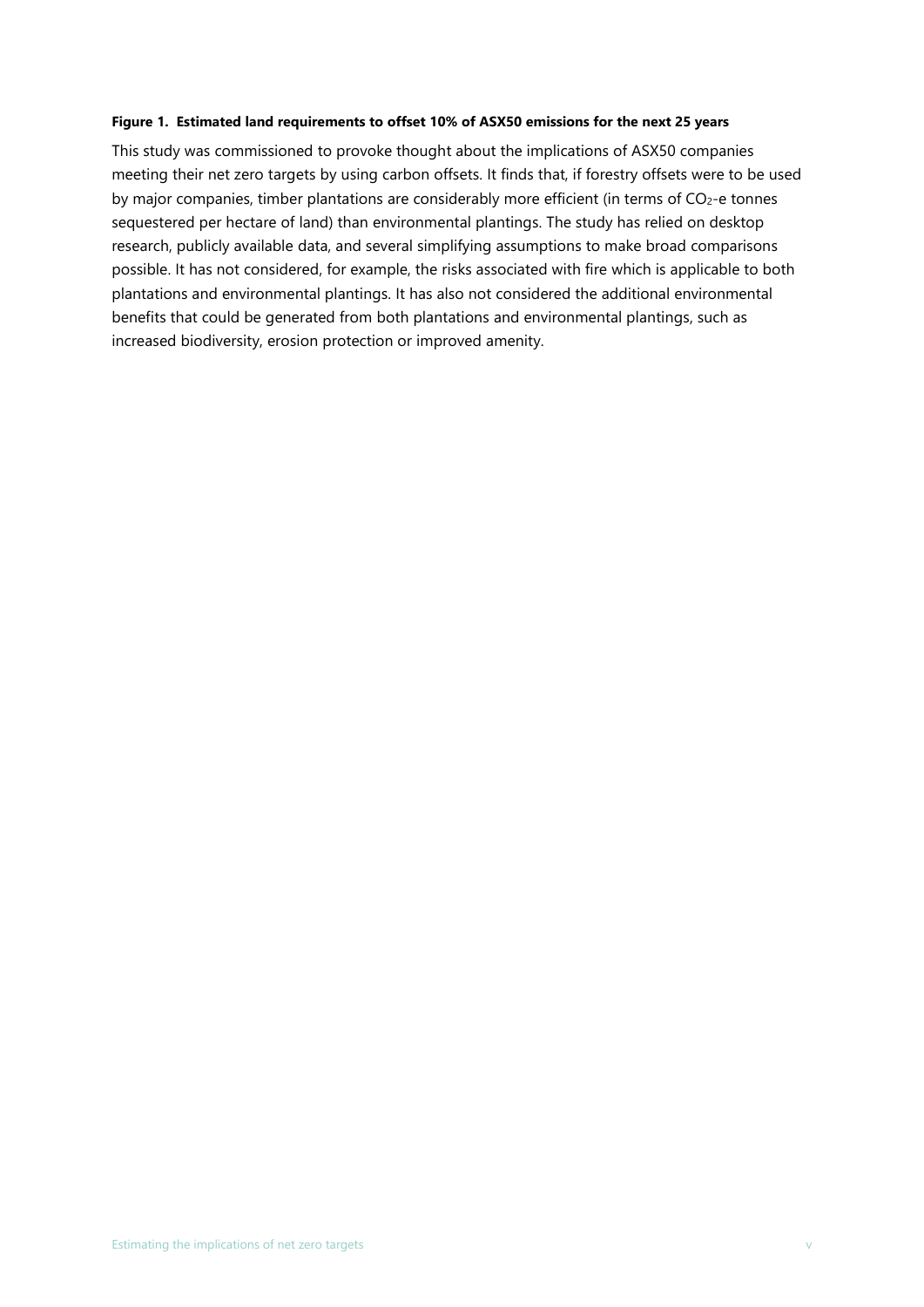|  |  |  | Table 1. Estimated land requirements to offset 10% of the GHG emissions of select ASX50 companies for the next 25 years |  |
|--|--|--|-------------------------------------------------------------------------------------------------------------------------|--|
|  |  |  |                                                                                                                         |  |

| <b>Company</b>                                          | <b>Market</b><br>capitalisation<br>(\$ million) | <b>Annual emissions</b><br>- scope 1 and 2<br>(Mt CO <sub>2</sub> e) | <b>Land requirement</b><br>with plantations<br>(000's hectares) | <b>Land requirement</b><br>with EP<br>(000's hectares) | <b>Wood volume</b><br>produced<br>(000's M <sup>3</sup> /harvest) |
|---------------------------------------------------------|-------------------------------------------------|----------------------------------------------------------------------|-----------------------------------------------------------------|--------------------------------------------------------|-------------------------------------------------------------------|
| Commonwealth Bank of Australia <sup>1</sup>             | 180                                             | 0.1                                                                  | $0.6 - 0.7$                                                     | $0.9 - 2.1$                                            | $327 - 402$                                                       |
| $BHP^{2,4}$                                             | 158                                             | 5.1                                                                  | $29 - 36$                                                       | $46 - 102$                                             | $16,184 - 19,872$                                                 |
| CSL <sup>3</sup>                                        | 134                                             | 0.1                                                                  | $0.5 - 0.7$                                                     | $0.8 - 1.9$                                            | $294 - 361$                                                       |
| Westpac Banking Corporation <sup>1</sup>                | 92                                              | 0.1                                                                  | $0.6 - 0.7$                                                     | $0.9 - 2$                                              | $320 - 393$                                                       |
| National Australia Bank <sup>1</sup>                    | 88                                              | 0.1                                                                  | $0.5 - 0.6$                                                     | $0.8 - 1.8$                                            | 282 - 347                                                         |
| Australia and New Zealand Banking<br>Group <sup>1</sup> | 80                                              | 0.1                                                                  | $0.6 - 0.7$                                                     | $0.9 - 2$                                              | $319 - 392$                                                       |
| Fortescue Metals Group <sup>2</sup>                     | 75                                              | 2.1                                                                  | $9 - 11$                                                        | $14 - 32$                                              | $5,024 - 6,169$                                                   |
| Wesfarmers <sup>2</sup>                                 | 71                                              | 1.6                                                                  | $12 - 15$                                                       | $18 - 41$                                              | $6,540 - 8,030$                                                   |
| Woolworths Group <sup>2</sup>                           | 50                                              | 2.4                                                                  | $13 - 17$                                                       | $21 - 47$                                              | $7,422 - 9,114$                                                   |
| Rio Tinto <sup>2</sup>                                  | 49                                              | 15.0                                                                 | $86 - 106$                                                      | 134 - 300                                              | $47,374 - 58,170$                                                 |

<span id="page-6-0"></span><sup>1</sup>Certified carbon neutral; <sup>2</sup>Net zero target; <sup>3</sup>No targets set; <sup>4</sup>GHG emissions are based on reported emissions in 2019-20, with no consideration of the proposed deal which would see Woodside Petroleum take control of BHP's petroleum assets

Source: Market Index (2021); CER (2021-c); UniSuper, 2021; Macdonald-Smith (2021); NCEconomics calculations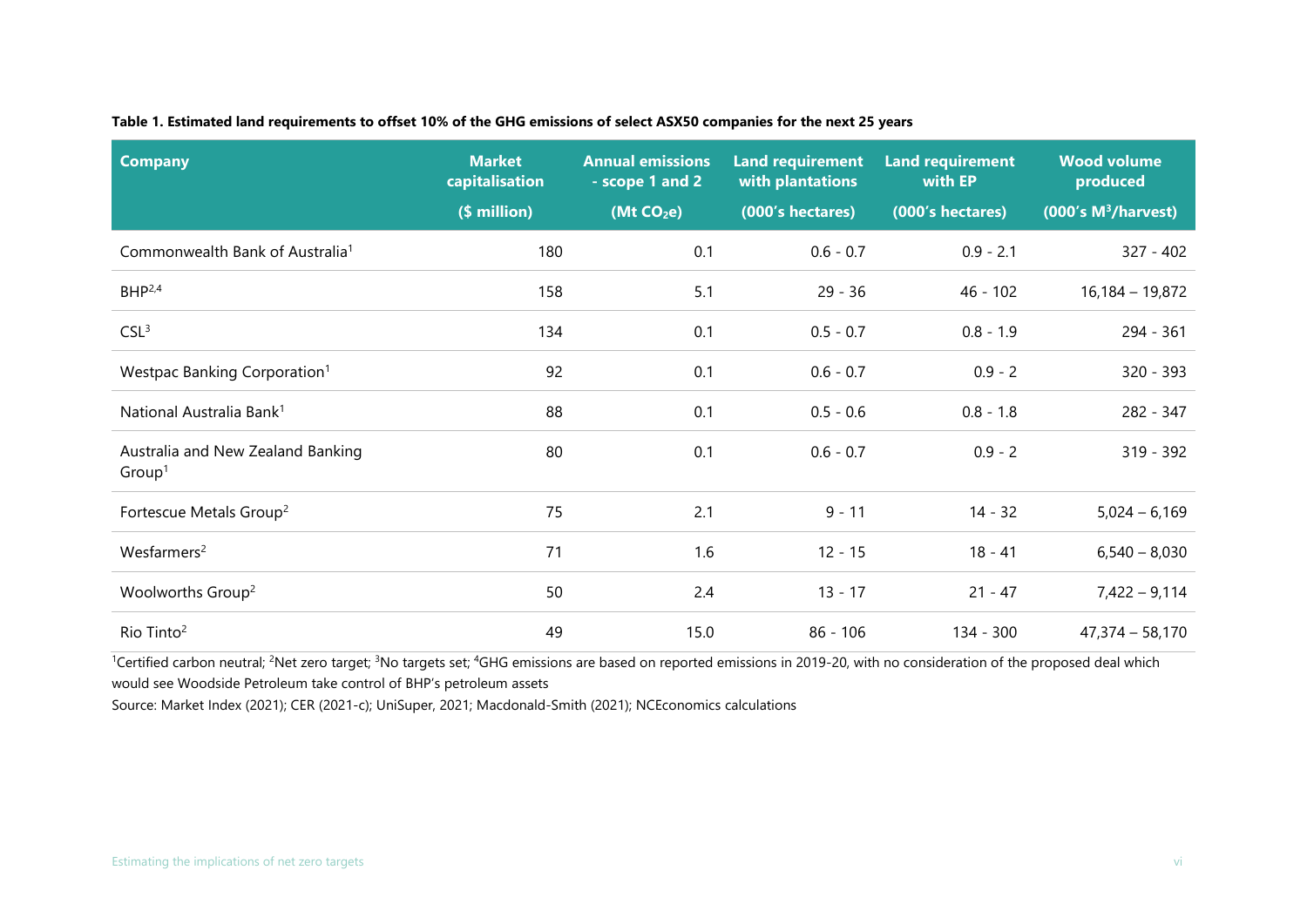## **CONTENTS**

|   |            | Executive summary                                                                                              | iii               |
|---|------------|----------------------------------------------------------------------------------------------------------------|-------------------|
|   |            | Context<br>Approach<br>Findings                                                                                | iii<br>iii<br>iii |
| 1 |            | Introduction                                                                                                   | 1                 |
|   | 1.1        | Project background                                                                                             | 1                 |
|   | 1.2        | Project aims                                                                                                   | 1                 |
| 2 |            | Method                                                                                                         | $\overline{c}$    |
| 3 | Results    |                                                                                                                | 4                 |
|   | 3.1        | ASX50 greenhouse gas emissions                                                                                 | $\overline{4}$    |
|   | 3.2        | Net abatement and ACCUs                                                                                        | 6                 |
|   | 3.3        | Land requirements to offset ASX50 annual emissions                                                             | $\overline{7}$    |
|   | 3.4        | Establishment costs of plantations and environmental plantings                                                 | 11                |
|   | 3.5        | Harvested wood products                                                                                        | 11                |
| 4 |            | Discussion and conclusions                                                                                     | 14                |
|   | References |                                                                                                                | 16                |
|   |            | Appendix A - Comparing the carbon abatement of plantations with carbon abatement of<br>environmental plantings | 20                |
|   |            | Aim<br>Model Inputs and Approach                                                                               | 20<br>20          |
|   |            | Appendix B - Use of harvested wood products in buildings                                                       | 23                |
|   |            | Aim<br>Model Inputs and Approach                                                                               | 23<br>23          |

## FIGURES

| Figure 1. Estimated land requirements to offset 10% of ASX50 emissions for the next 25 years                                                    | $\mathsf{V}$   |
|-------------------------------------------------------------------------------------------------------------------------------------------------|----------------|
| Figure 2 Reported GHG emissions of ASX50                                                                                                        | $\overline{4}$ |
| Figure 3. Reported annual GHG emissions of ASX50 by sector and market capitalisation (% of total)                                               | 5              |
| Figure 4. Largest ASX50 GHG emitters                                                                                                            | 6              |
| Figure 5. Estimated land requirements to offset 10% of ASX50 emissions for the next 25 years                                                    | 8              |
| Figure 6. Estimated reduction in embodied emissions through substitution of steel and concrete buildings for<br>wood                            | 12             |
| Figure 7. Avoided emissions when HWP are used to construct predominantly wood buildings instead of<br>predominantly steel or concrete buildings | 13             |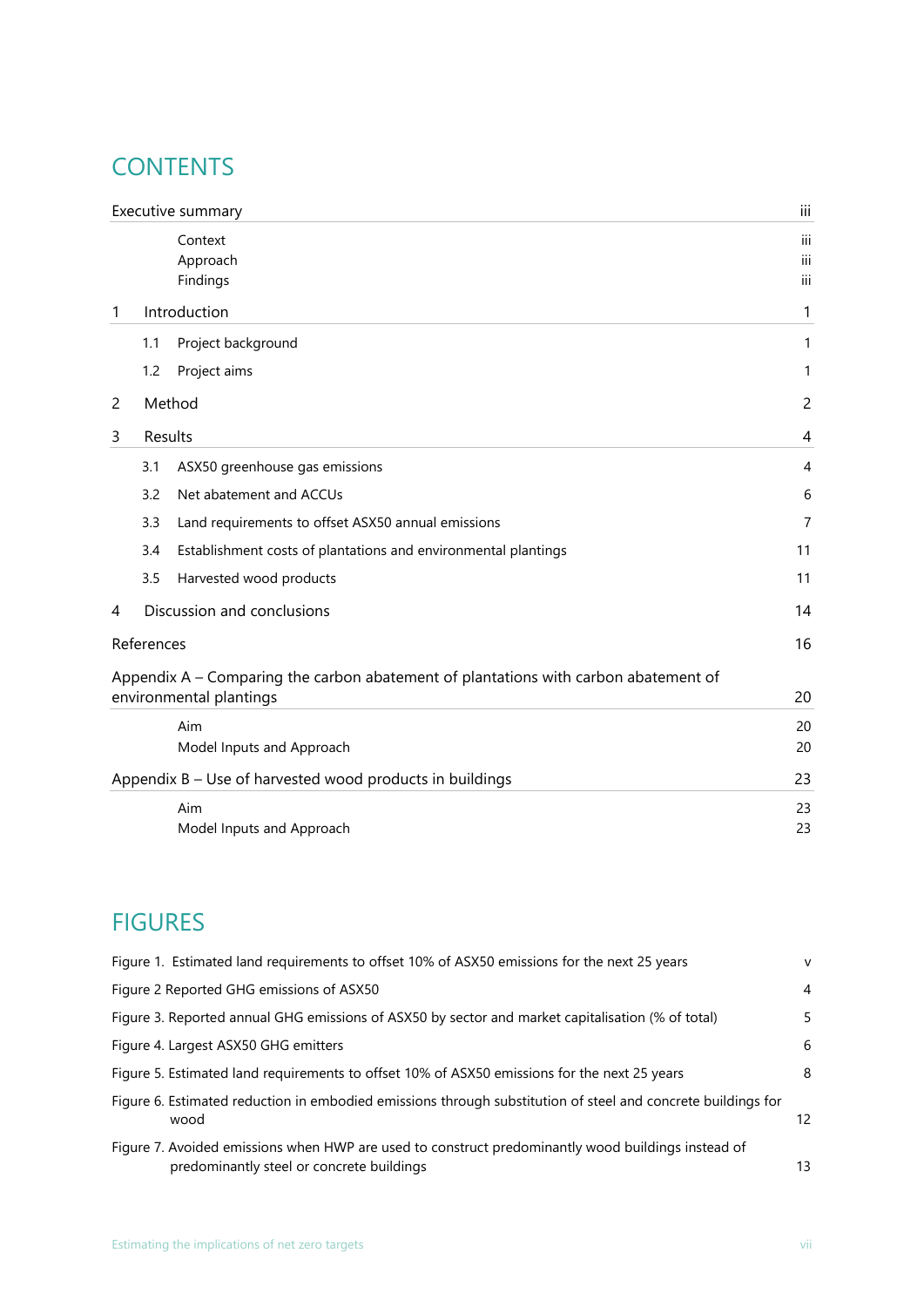[Figure 8. Net carbon abatement from plantations and environmental plantings \(Based on model midpoint](#page-28-3)  [estimates for 1 hectare\)](#page-28-3) 20

## TABLES

| Table 1. Estimated land requirements to offset 10% of the GHG emissions of select ASX50 companies for the                  |    |
|----------------------------------------------------------------------------------------------------------------------------|----|
| next 25 years                                                                                                              | vi |
| Table 2. Total carbon abatement which can earn ACCU's over project life                                                    | 7  |
| Table 3. Estimated average annual number of ACCUs earned over 25 year crediting period                                     | 7  |
| Table 4. Estimated land requirements to offset ASX50 emissions for the next 25 years                                       | 8  |
| Table 5. Estimated land requirements to offset 10% of the GHG emissions of select ASX50 companies for the<br>next 25 years | 10 |
| Table 6. Estimated establishment costs by project type                                                                     | 11 |
| Table 7. Model Inputs - Comparing the carbon abatement of plantations with carbon abatement of<br>environmental plantings  | 21 |
| Table 8. Model Inputs – Use of harvest wood products in buildings                                                          | 24 |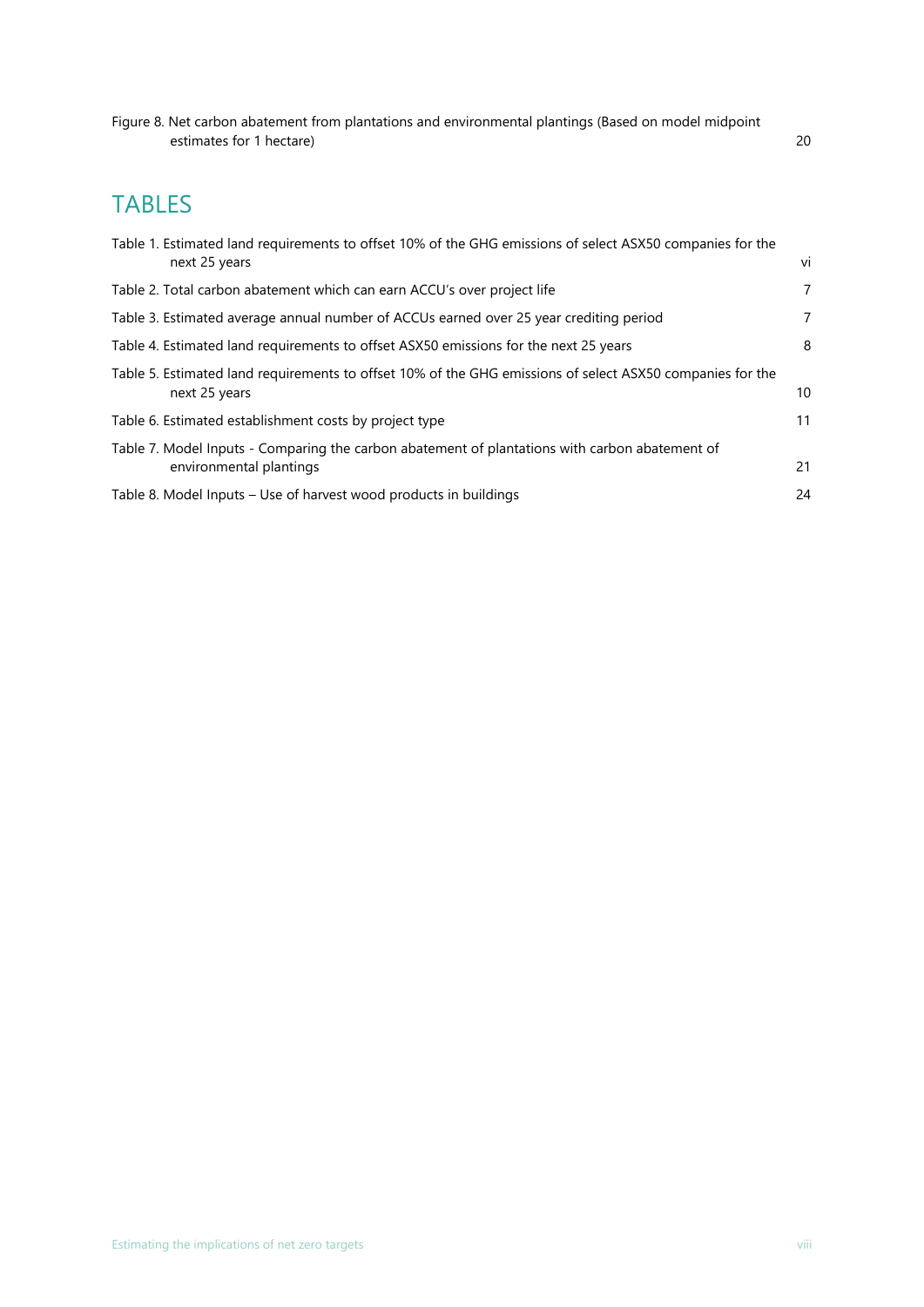## <span id="page-9-0"></span>1 INTRODUCTION

#### <span id="page-9-1"></span>1.1 Project background

Many publicly listed companies have set targets to achieve net zero<sup>6</sup> emissions by 2050 (CER, 2021). Such targets can be achieved through actions to reduce the production of a given company's greenhouse gas (GHG) emissions (i.e. mitigation) or through the purchase of nature-based solutions, such as carbon offsets. These decisions are based on the marginal costs of reducing emissions through mitigation versus the cost of purchasing offsets in the market.

#### <span id="page-9-2"></span>1.2 Project aims

Natural Capital Economics (NCE) was engaged by Forest and Wood Products Australia (FWPA) to undertake a thought-provoking investigation into the ability of nature-based mechanisms to deliver the required volume of carbon offsets for major corporations to meet their net zero emissions targets as well as the potential role timber plantations may have as an effective and efficient pathway for achieving these targets.

This project has focused on four key areas of investigation which include:

- The volume of GHG emissions and the emission reduction targets set by Australian companies which are part of the ASX50<sup>7</sup>.
- The quantum of land required for ASX50 companies to achieve net zero using carbon offsets generated through plantation forestry<sup>8</sup> and how it compares to the quantity of land required to generate carbon offsets through environmental plantings<sup>9</sup>.
- The establishment costs of plantations and environmental plantings.
- The added carbon abatement benefits plantations provide by providing harvested wood products (HWP) which can be used to reduce the use of more carbon intensive material. Specifically, this was examined through the lens of using timber instead of steel or concrete as a structural building material.

<sup>&</sup>lt;sup>6</sup> 'Net zero emissions' refers to achieving an overall balance between GHG emissions produced and GHG emissions taken out of the atmosphere (Climate Council, 2020)

 $7$  ASX50 refers to the 50 highest valued companies publicly traded on the Australian Stock Exchange

<sup>&</sup>lt;sup>8</sup> Plantations are defined as forests established for harvest (Australian Government, 2017)

<sup>9</sup> Environmental plantings refer to non-harvested mixed species plantings. They may be established to enhanced biodiversity, to sequester carbon, shelter for stock, manage salinity or for amenity value (CER, 2015; CSIRO, 2011)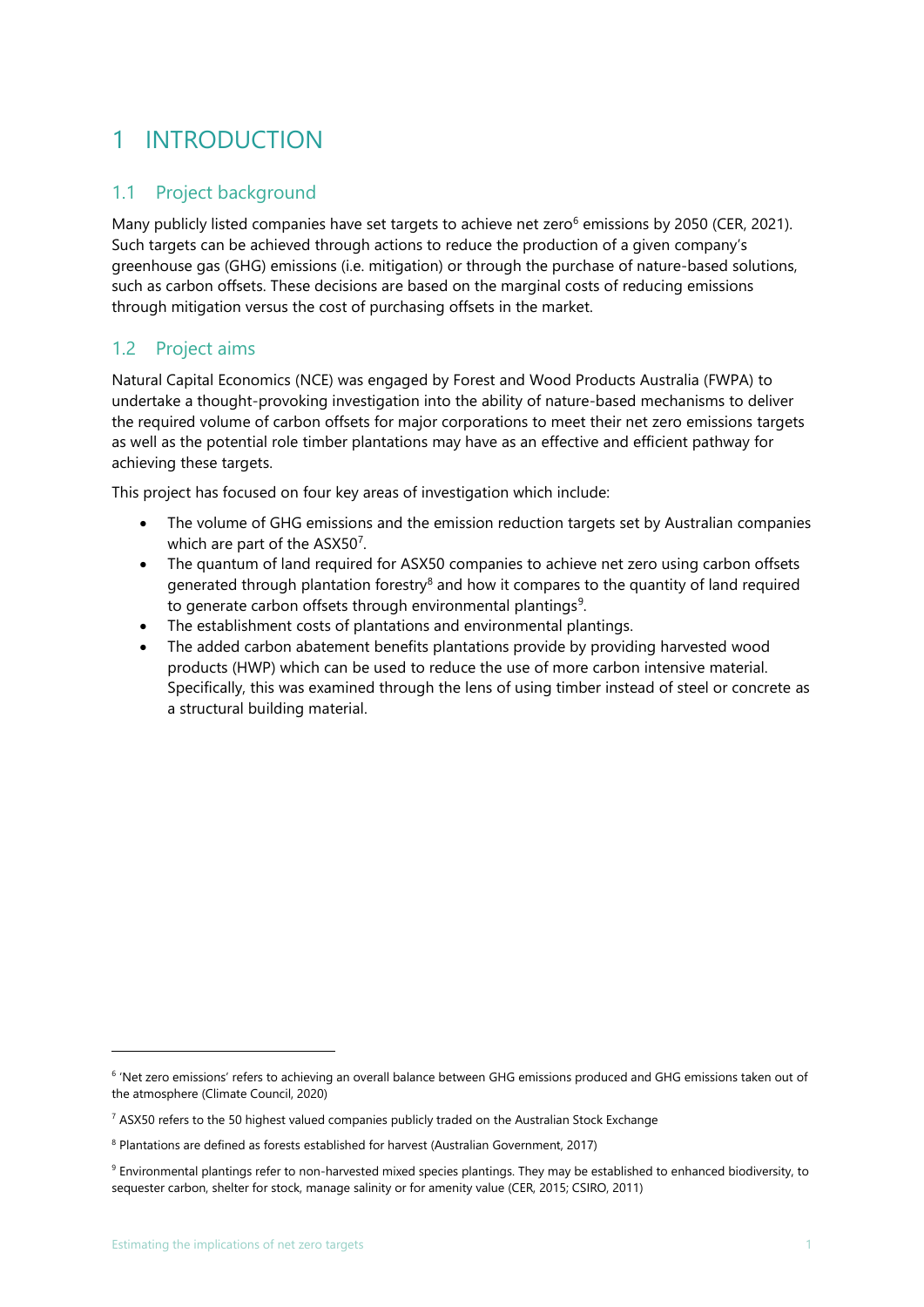## <span id="page-10-0"></span>2 METHOD

This study has involved high-level desktop analysis, drawing on publicly available data, with limited data validation. It began with an investigation into the GHG emissions of ASX50 companies and their emissions targets, with information primarily gathered from the Clean Energy Regulator (CER). When CER data was unavailable, data was collected from company annual reports, company sustainability reports and news articles. This process is further detailed alongside findings in part [3.1](#page-12-1) of this report

Collecting emissions data on the ASX50 directly from the CER provided a high level of certainty as to the accuracy, timing, and boundaries of emissions estimates by companies. A lower level of certainty was available when collecting emissions data from other sources due to the presumption of less robust reporting requirements, and less explanatory information. For some companies, the boundaries of emissions reporting extended beyond those required when reporting to the CER (i.e. global emissions). In the absence of more detailed information, this data was included in our estimates of ASX50 emissions. This approach is not expected to have had a significant influence on the total estimated emissions of the ASX50, given the very high proportion of emissions which have been obtained directly from the CER.

The review of ASX50 emissions was followed by the development of a model to estimate the net carbon abatement and number of Australian Carbon Credit Units (ACCUs) which could be earned per hectare for both timber plantations and environmental plantings. These estimates were compared to the emissions of ASX50 companies enabling the quantification of land required to offset these emissions.

Data to develop this model were primarily sourced from the Australian Bureau of Agricultural and Resource Economics (ABARES), Commonwealth Scientific and Industrial Research Organisation (CSIRO) and the CER.

The model draws on the approach used to calculate net abatement in the Emission Reduction Fund (ERF) Plantation Forestry Method<sup>10</sup> and the Reforestation by Environmental or Mallee Plantings Method<sup>11</sup>. A full description of the model and its inputs is included in Appendix A.

The final step of this study involved estimating the reduction in embodied carbon emissions that could be achieved by using HWP to replace more carbon intensive building materials. This benefit is not accounted for in the Plantation Forestry method. It is also not applicable to environmental plantings as the Reforestation by Environmental or Mallee Plantings Method does not allow for harvesting. However, it was included to provide an indication of the quantum of emissions that could be avoided, should there be an appropriate method for capturing reductions in embodied carbon emissions associated with building materials $12$ .

Quantification of embodied emissions reductions was estimated by drawing on previous research undertaken by NCEconomics (Perry et al., 2021), which described the volume of wood used in buildings of various types and the reduction in embodied emissions associated with constructing buildings which use wood for structural components instead of those buildings which use steel or concrete. This information was converted to a per ha basis using estimates of wood harvested from ABARES (2016).

<sup>&</sup>lt;sup>10</sup> The Plantation forestry method enables ACCUs to be earned for eligible and approved plantation forestry projects (CER, 2021-b)

<sup>&</sup>lt;sup>11</sup> The Reforestation by Environmental or Mallee Plantings Method enables ACCUs to be earned for eligible reforestation projects which involve establishing and maintaining vegetation.

 $12$  The forestry industry is currently attempting to have a method accepted by the ERF that would allow reductions in embodied emissions associated with structural building materials to be eligible for ACCUs.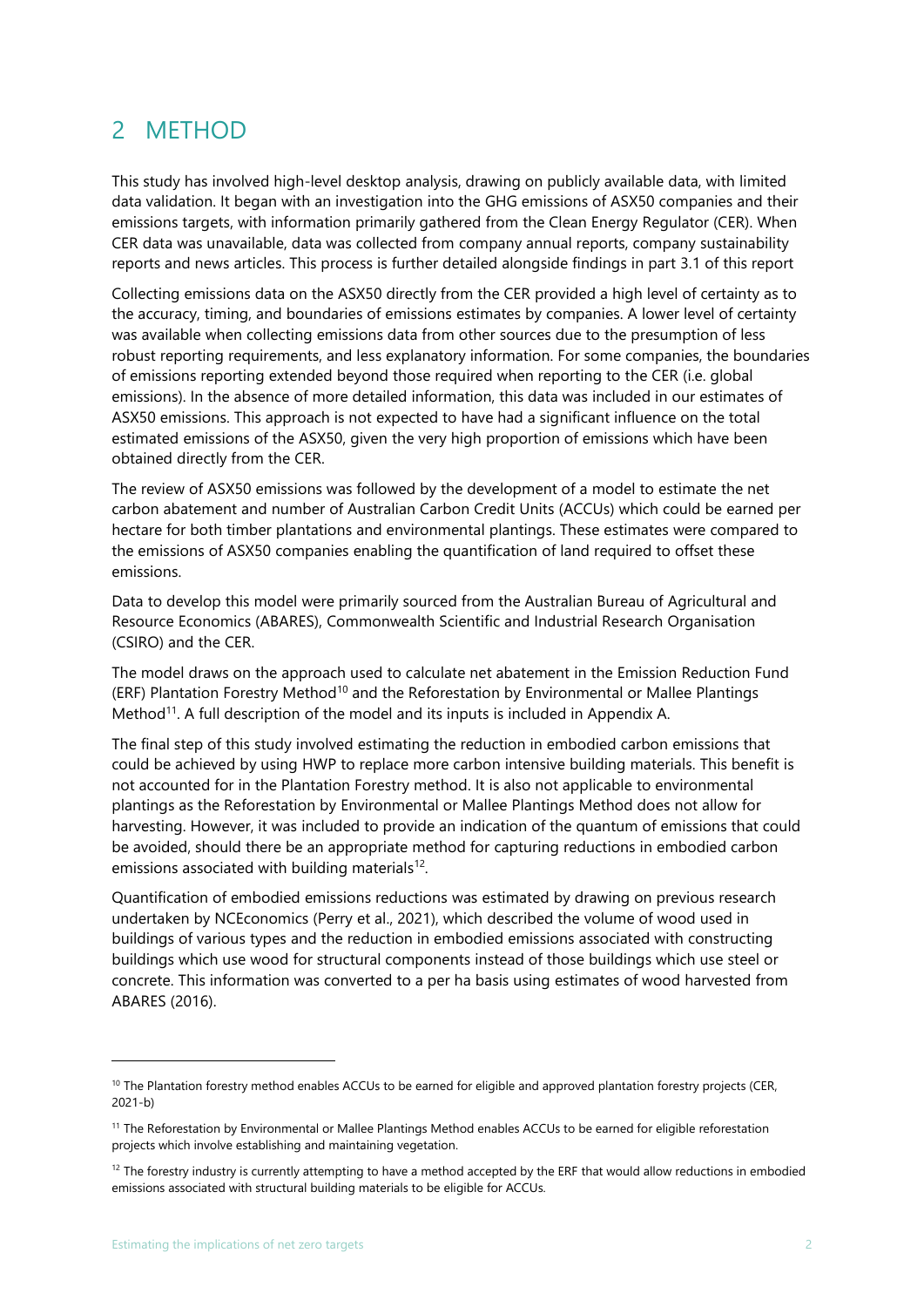In the models developed for this project, a range of values are used for most inputs, which reflects the uncertainty associated with some of the input parameters. This allowed a Monte Carlo simulation with 20,000 iterations to be run for sensitivity analysis.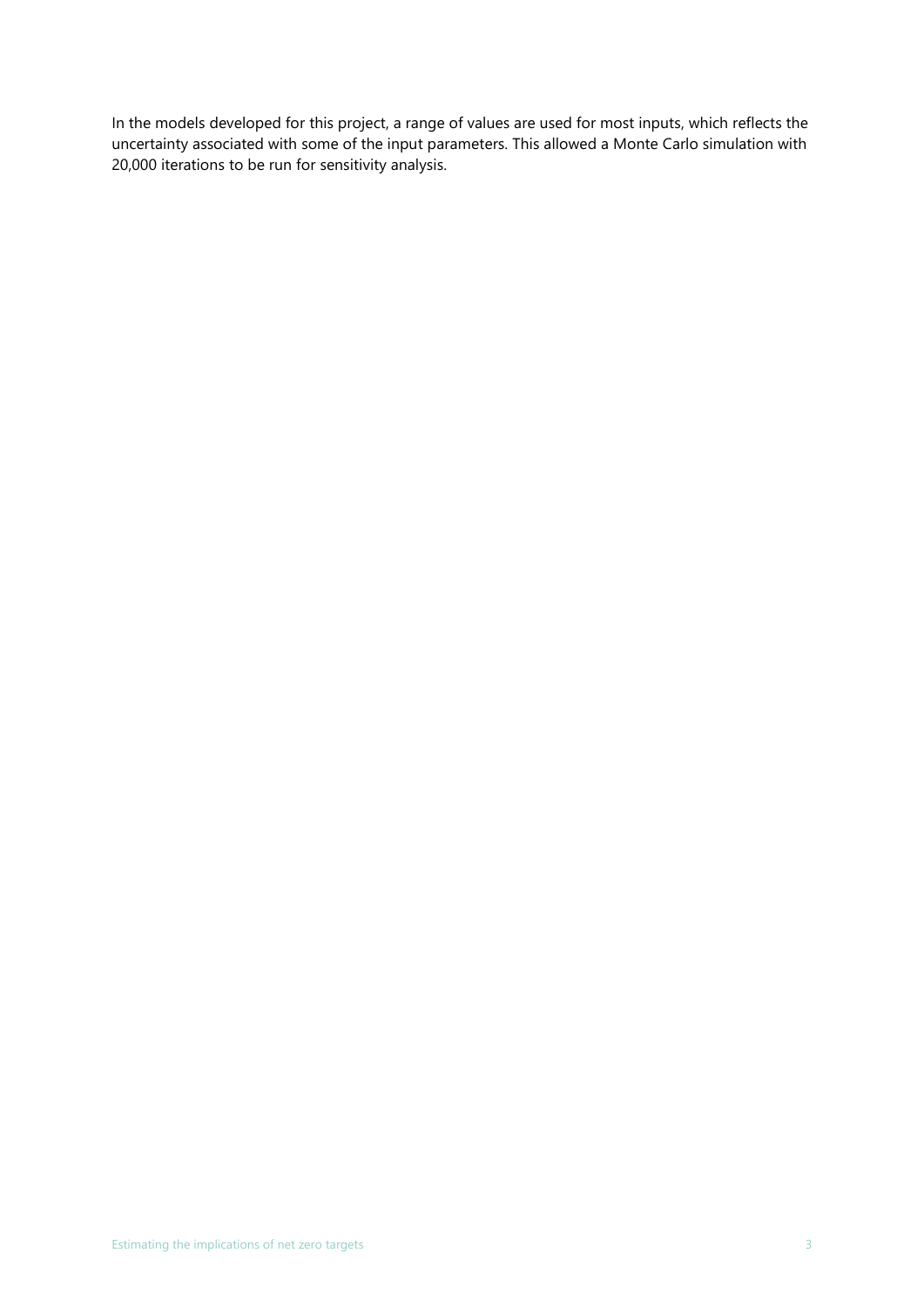## <span id="page-12-0"></span>3 RESULTS

#### <span id="page-12-1"></span>3.1 ASX50 greenhouse gas emissions

The ASX50 includes 50 companies which emit about 66 Mt  $CO<sub>2</sub>$ -e annually when considering scope  $1<sup>13</sup>$ and scope 2<sup>14</sup> emissions. This estimate is primarily based on emissions data from 2019-2020. Of these 50 companies, at least 26 report their emissions directly to the CER as required under the National Greenhouse and Energy Reporting Act 2007. These 26 companies account for 98% of the estimated emissions of the ASX50.

[Figure 2](#page-12-2) presents the number of companies in the ASX50 and their estimated annual emissions. It also presents the number of companies which are part of the ASX50 and which have set a net zero target or expressed an ambition / support for achieving net zero emissions. Finally, it presents the number of ASX50 companies which are currently using / or have indicated an intention to use carbon offsets in the future.

[Figure 2](#page-12-2) shows that 26 of the 50 companies in the ASX50, report net zero targets. Of these companies, 17 express targets that are linked to a 2050 timeframe, and 9 companies have committed to an earlier timeframe. Of the ASX50, 24 companies have expressed some interest in using carbon offsets to meet targets. These 24 companies emit about 50 Mt  $CO<sub>2</sub>$ -e or 75% of total reported emissions of the ASX50.



#### <span id="page-12-2"></span>**Figure 2 Reported GHG emissions of ASX50**

[Figure 3](#page-13-0) presents the annual emissions and market capitalisation of each sector in the ASX50 as a percentage of the total. Sectors are ordered based on market capitalisation value. It shows that the financial sector is the most valuable sector, accounting for 35% of the total value within the ASX50. The financial sector is followed by materials and health care in terms of total value. By contrast, the materials sector is the largest sector in the ASX50 based on GHG emissions accounting for 59% of the total annual emissions. This is followed by the energy sector which accounts for 26% of the total

 $13$  Scope 1 greenhouse gas emissions are the emissions released to the atmosphere as a direct result of an activity, or series of activities at a facility level. Scope 1 emissions are sometimes referred to as direct emissions (CER, 2021)

<sup>&</sup>lt;sup>14</sup> Scope 2 greenhouse gas emissions are the emissions released to the atmosphere from the indirect consumption of an energy commodity (CER, 2021)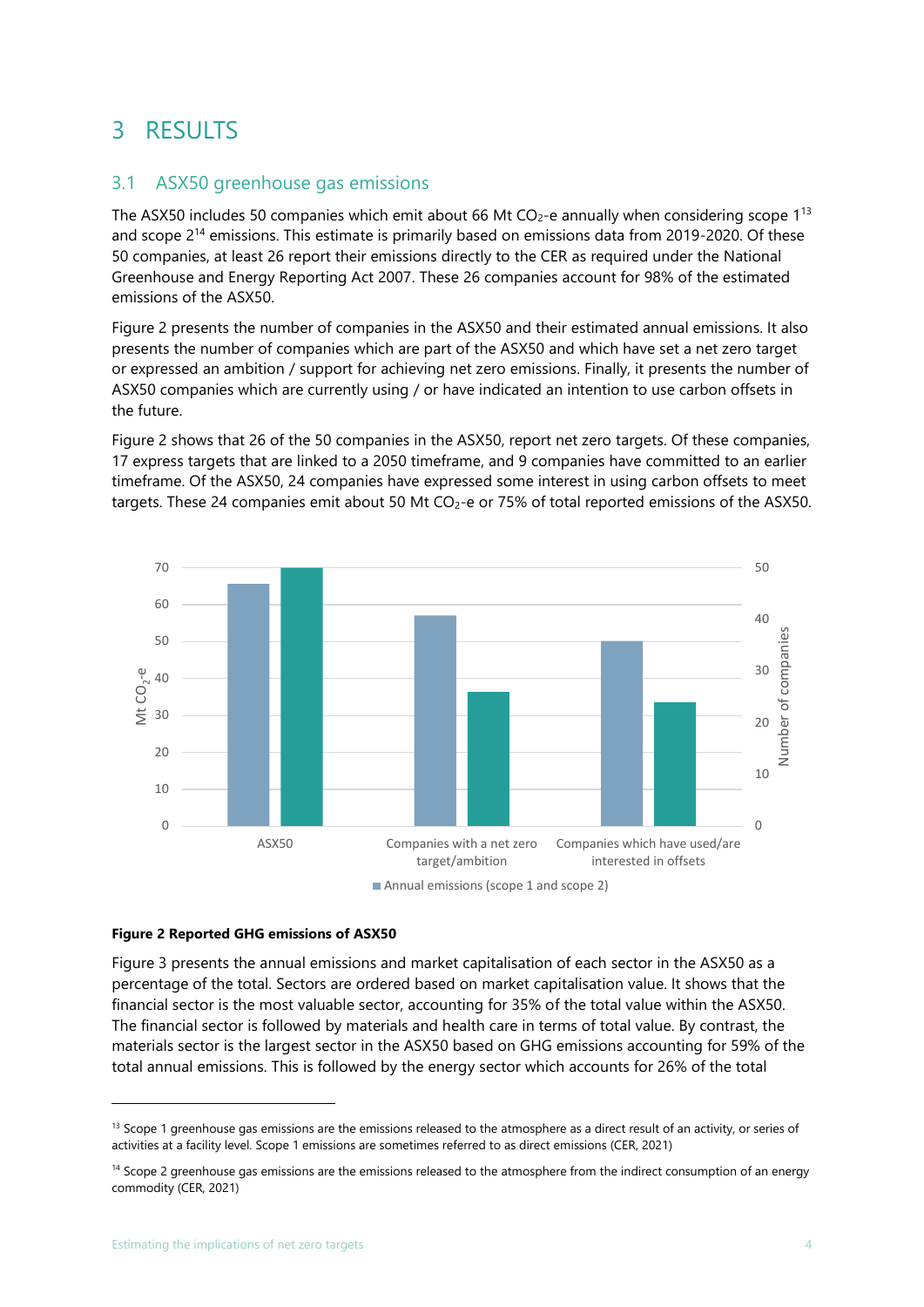emissions. [Figure 3](#page-13-0) illustrates that emissions and market value are not necessarily aligned and that only a relatively small number of sectors are responsible for the majority of the total GHG emissions of the ASX50.



#### <span id="page-13-0"></span>**Figure 3. Reported annual GHG emissions of ASX50 by sector and market capitalisation (% of total)**

Source: Market Index (2021); CER (2021-c); Publicly reported emissions estimates

[Figure 4](#page-14-1) present the companies which are part of the ASX50 which emit the most GHG emissions each year. The largest producer of GHG emissions in the ASX50 is Rio Tinto, which produces about 15 Mt CO2-e each year or roughly 23% of all ASX50 annual emissions. The top three largest producers of GHG emissions produce about half of the total emissions, while the top 5 and top 10 produce about 70% and 90% of the total, respectively. Like [Figure 3,](#page-13-0) [Figure 4](#page-14-1) demonstrates how GHG emissions in the ASX50 are highly concentrated, with only a few companies being responsible for most of the GHG emissions. This finding is not unexpected due to the differing nature of companies involved.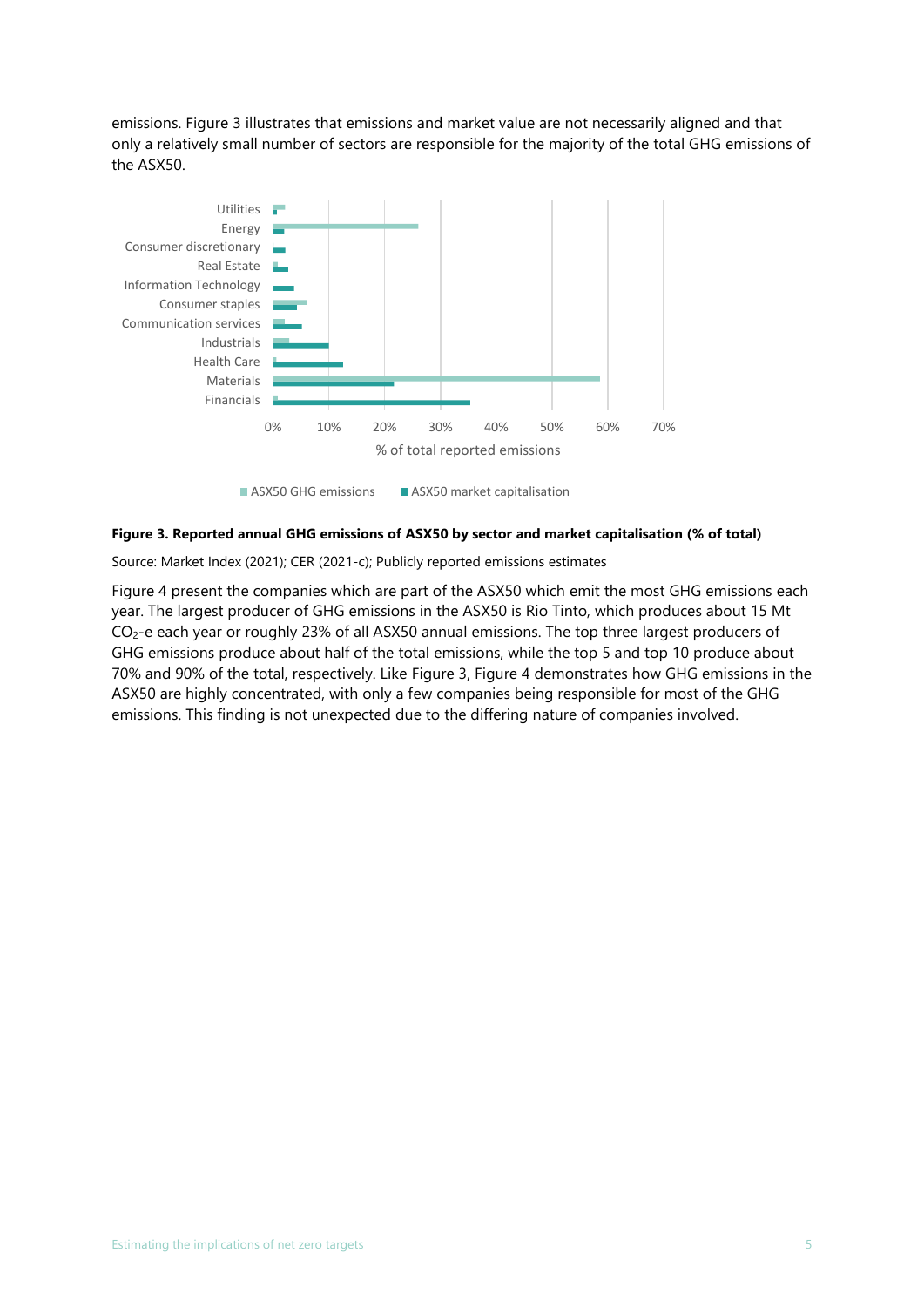

#### <span id="page-14-1"></span>**Figure 4. Largest ASX50 GHG emitters**

Source: Market Index (2021); CER (2021-c); APA Group (2020); Publicly reported emissions estimates

#### <span id="page-14-0"></span>3.2 Net abatement and ACCUs

The number of ACCUs that can be earned from a timber plantation and an environmental planting depends on the relevant ERF methods and reflect the volume of net carbon abatement achieved. The number of ACCUs which could be earned from a radiata pine plantation has been estimated based on the Plantation Forestry Method. Similarly, the Reforestation by Environmental or Mallee Plantings Method has been used to estimate the number of ACCUs which can be earned from environmental plantings. Under both methods, ACCUs are earned at the end of each reporting period throughout the crediting period, with both methods defining the crediting period as 25 years (CER, 2016; CER, n.d-b; Queensland Government, 2021). Furthermore, each method defines a permanence period (i.e. how long the plantings must remain in place) of either 25 or 100 years. Choosing the lesser permanence period will lead to a discounted number of ACCUs being issued (CER, n.d.-b; CER, 2021-b). A further 5% discount also applies to all sequestration project, which is known as the "risk of reversal buffer" (CER, 2018).

Under the Plantation Forestry Method, credited ACCUs cannot exceed the 100 year average value of the carbon pool, which takes into consideration the carbon stored in plantation trees and HWP (Australian Government, 2017). This condition does not apply to environmental plantings.

[Table 2](#page-15-1) present the estimated total carbon abatement which can be reported over the life of a given plantation or environmental plantings project. Based on this modelling, 1 hectare of radiata pine which is harvested every 30 to 35 years can abate about  $355 - 435$  t  $CO<sub>2</sub>$ -e when considering the 100year average volume of carbon stored in the plantation and HWP. By contrast, 1 hectare of environmental plantings is estimated to abate between  $125 - 281$  t  $CO<sub>2</sub> - e$ , when considering the 25 year crediting period. These results indicate that plantations abate between 1.3 and 3.5 times more  $CO<sub>2</sub>$ -e per hectare that environmental plantings.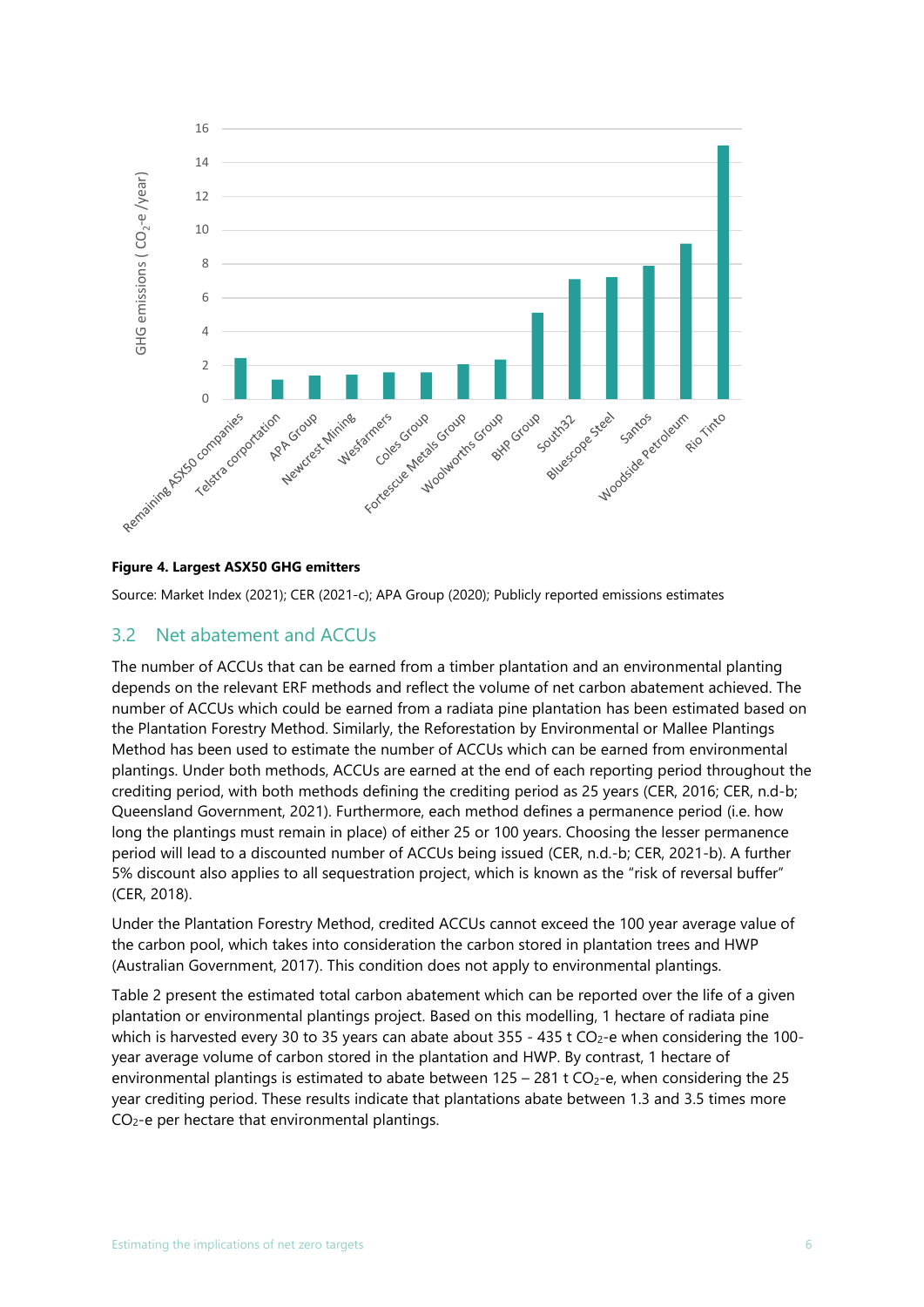#### <span id="page-15-1"></span>**Table 2. Total carbon abatement which can earn ACCU's over project life**

| <b>Project type</b>     | Carbon abatement per hectare (t CO <sub>2</sub> -e) |            |             |  |  |  |  |
|-------------------------|-----------------------------------------------------|------------|-------------|--|--|--|--|
|                         | Low                                                 | <b>Mid</b> | <b>High</b> |  |  |  |  |
| Environmental planting  | 125                                                 | 160        | 281         |  |  |  |  |
| Radiata pine plantation | 355                                                 | 401        | 435         |  |  |  |  |

Source: NCEconomics calculations

The number of ACCUs that could be earned for each hypothetical project is presented in [Table 3](#page-15-2) based on the annual average number over a 25 year period. The number of ACCUs that a timber plantation could earn is estimated to be 14 – 17 ACCUs each year when averaged over 25 years. For environmental planting, the number of ACCUs is estimated to between  $5 - 11$  using the same assumptions. These estimates assume a 100 year permanence period and take into account the risk of reversal buffer.

In this studies modelling, a plantation project sequesters enough carbon to reach the long term average value of its carbon pool before the end of the 25 year period, meaning the results reflect the maximum number of carbon credits that could be earned. An environmental planting project also sequestered enough carbon to reach its long term average value of its carbon pool before year 25, however, to be consistent with the relevant ERF method this has not restricted the number of ACCUs that can be earned. Therefore, for environmental plantings, ACCUs continue to be earned for all carbon abatement up to year 25. Variation in annual net abatement and therefore accumulation of ACCUs between plantations and environmental plantings is attributed to higher growth rates in plantation species, which lead to greater rates of carbon sequestration. In addition, the process of harvesting plantations results in the long-term storage of carbon in HWP.

| <b>Project type</b>     | Australian Carbon Credit Units (1 ACCU = 1 t CO <sub>2</sub> -e) |            |             |  |  |
|-------------------------|------------------------------------------------------------------|------------|-------------|--|--|
|                         | Low                                                              | <b>Mid</b> | <b>High</b> |  |  |
| Environmental planting  | 5                                                                | 6          |             |  |  |
| Radiata pine plantation | 14                                                               | 16         |             |  |  |

<span id="page-15-2"></span>**Table 3. Estimated average annual number of ACCUs earned over 25 year crediting period**

Note: the plantation estimates take into consideration emissions associated with harvesting and processing HWP. Source: NCEconomics calculations

#### <span id="page-15-0"></span>3.3 Land requirements to offset ASX50 annual emissions

Based on the estimated number of ACCUs which could be earned each year from plantations or environmental plantings, the area of land required to offset 5, 10 and 20% of the GHG emissions of the ASX50 for the next 25 years was estimated [\(Table 4\)](#page-16-1). The 25 year period aligns with the crediting period for both ERF methods. Using a longer assessment period also reflects the requirement that recurrent emissions need to be offset annually to remain net zero. The 5, 10 and 20% scenarios reflect our understanding that ASX50 companies will likely rely on a mixed approach (mitigation and offsets) to achieve their emissions reduction targets.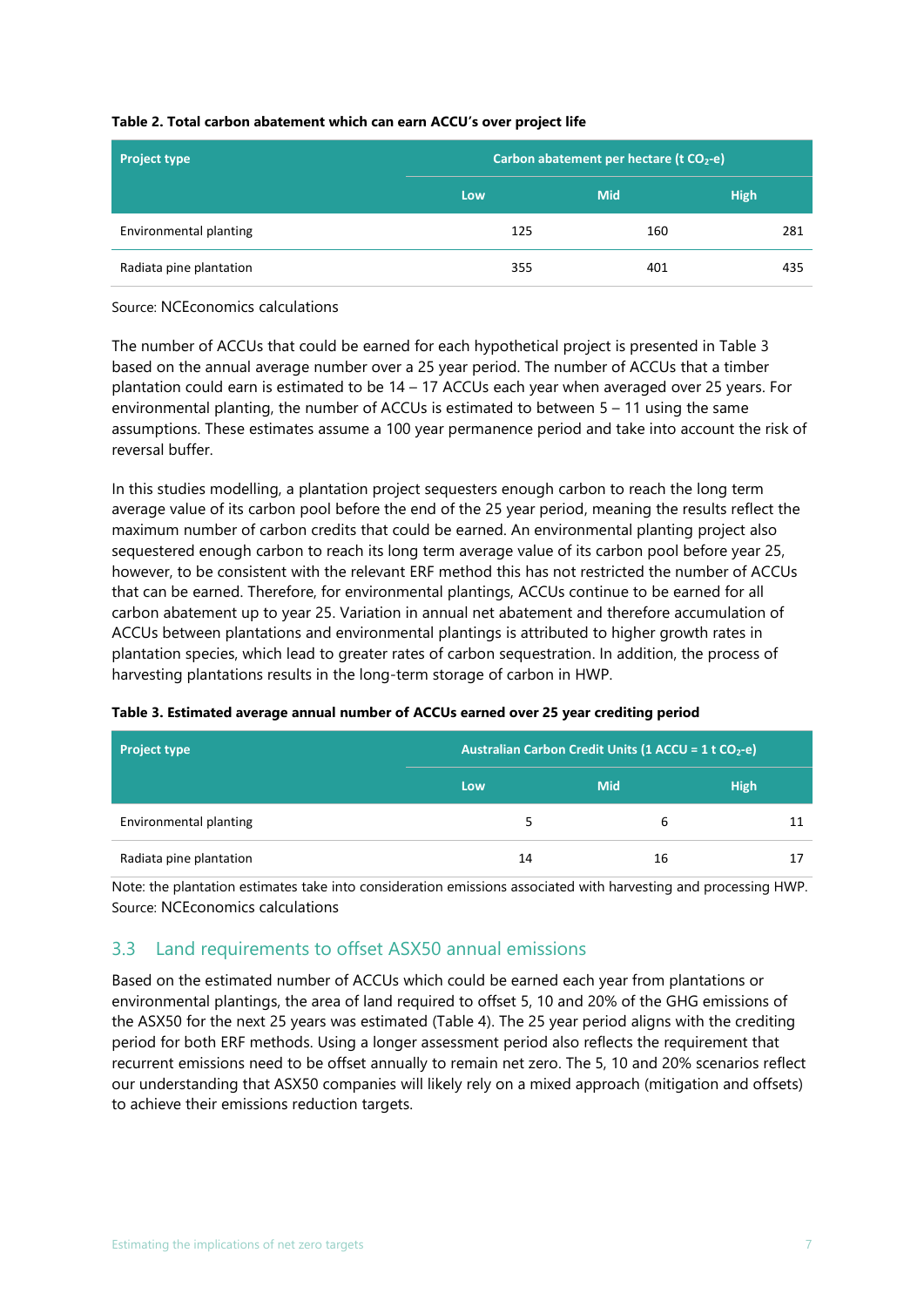| <b>ASX50 GHG emissions offset</b><br>over 25 years<br>(% of total) |     | <b>Area of plantations</b><br>(000's hectares) |             | Area of environmental plantings<br>(000's hectares) |       |             |  |
|--------------------------------------------------------------------|-----|------------------------------------------------|-------------|-----------------------------------------------------|-------|-------------|--|
|                                                                    | Low | <b>Mid</b>                                     | <b>High</b> | Low                                                 | Mid   | <b>High</b> |  |
| 5                                                                  | 188 | 205                                            | 231         | 292                                                 | 513   | 656         |  |
| 10                                                                 | 377 | 410                                            | 463         | 585                                                 | 1,025 | 1,313       |  |
| 20                                                                 | 754 | 820                                            | 926         | 1,169                                               | 2,051 | 2,625       |  |

#### <span id="page-16-1"></span>**Table 4. Estimated land requirements to offset ASX50 emissions for the next 25 years**

Source: NCEconomics calculations

[Figure 5](#page-16-0) presents the upper, lower, and midpoint estimates of net carbon abatement from plantations and environmental plantings and the area of land required to offset 10% of the annual GHG emissions of the ASX50 (horizontal dashed line) over the next 25 years. The results indicate that it would require between 377 and 463 thousand hectares of plantations or between 585 and 1,313 thousand hectares of environmental planting to offset 10% of the annual GHG emissions of the ASX50 over the next 25 years. For context, Australia's total commercial plantation area is about 2 million hectares, while the area of agricultural land in Australia is estimated to be 377 million hectares (ABARES, 2019; ABS, 2021 b). Therefore, the area of plantations required to offset 10% of the GHG emissions of the ASX50 over the next 25 year is equivalent to about 20% of the current area of Australia's commercial plantation estate or 0.1% of Australia's agricultural land. [Figure 5](#page-16-0) also highlights the relatively wide range in the estimated environmental plantings results compared to the plantations results. This is primarily a result of larger range in the estimated rates of carbon sequestration associated with environmental planting. For both environmental plantings and plantations, the rate of carbon sequestration is influenced by biomass growth rates (Unwin & Kriedemann, 2000). Growth rates, depend on the species of tree or plant used as well as other factors including soil quality and water availability.



<span id="page-16-0"></span>**Figure 5. Estimated land requirements to offset 10% of ASX50 emissions for the next 25 years** Source: NCEconomics calculations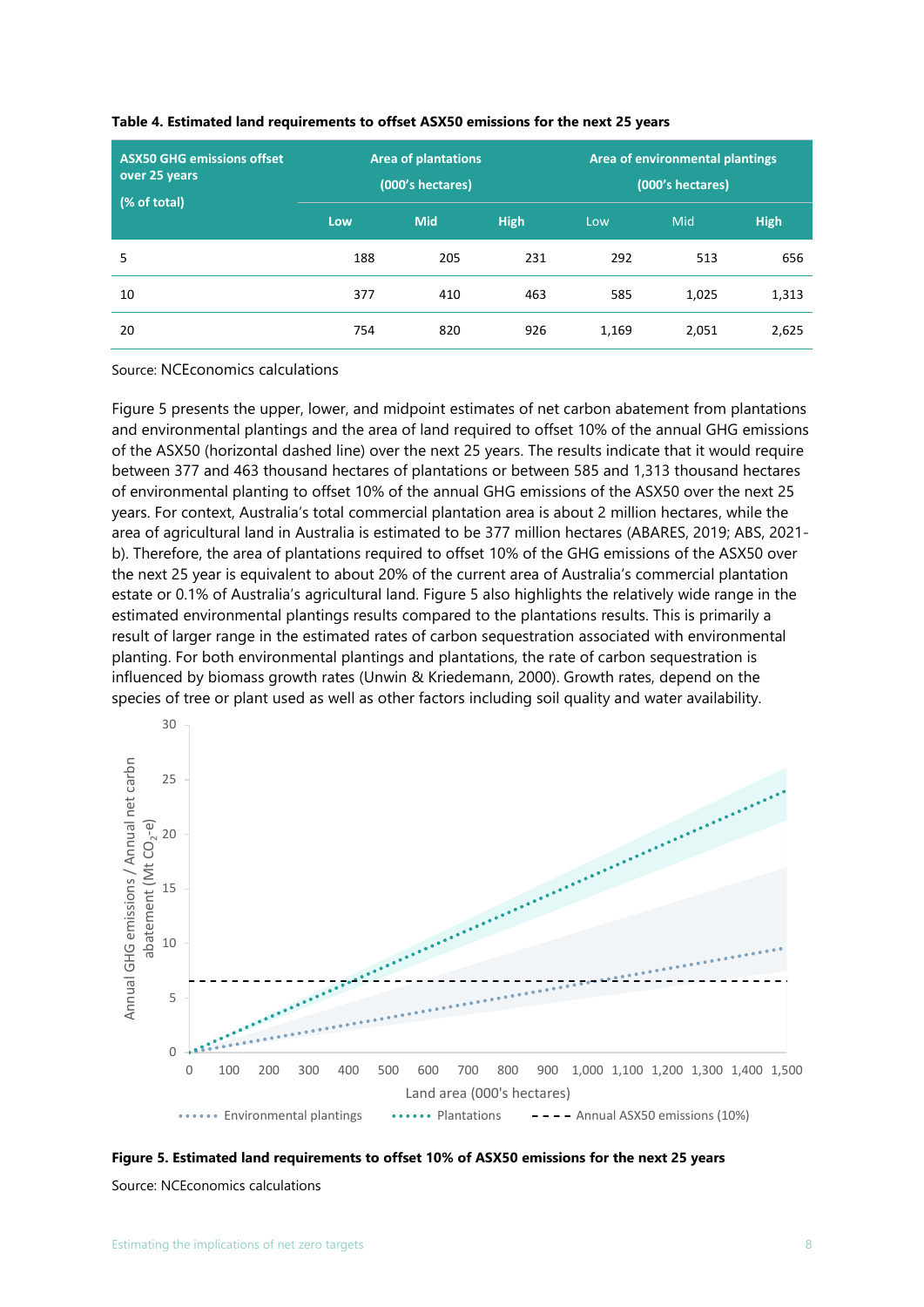[Table 5](#page-18-0) (overleaf) presents the market capitalisation and GHG emissions of the 10 most valuable companies within the ASX50 which report GHG emissions to the CER. For each of these companies [Table 5](#page-18-0) also presents the area of land required to offset 10% of their annual emissions if ACCUs generated from either plantations or environmental plantings were used as well as the volume of wood that could be obtained from a single harvest of this land. As the largest GHG emitter in the ASX50, Rio Tinto would require the greatest area of land to offset 10% of its GHG emissions (between 86 and 300 thousand hectares depending on the offset project).<sup>15</sup>

<sup>&</sup>lt;sup>15</sup>The GHG emissions of Rio Tinto have been obtained from the CER (2021-c). In 2020, Rio Tinto (2020) "set an ambition to reach net zero carbon emissions across" its operations by 2050. Rio Tinto also indicated that carbon offsets will form part of its decarbonisation strategy.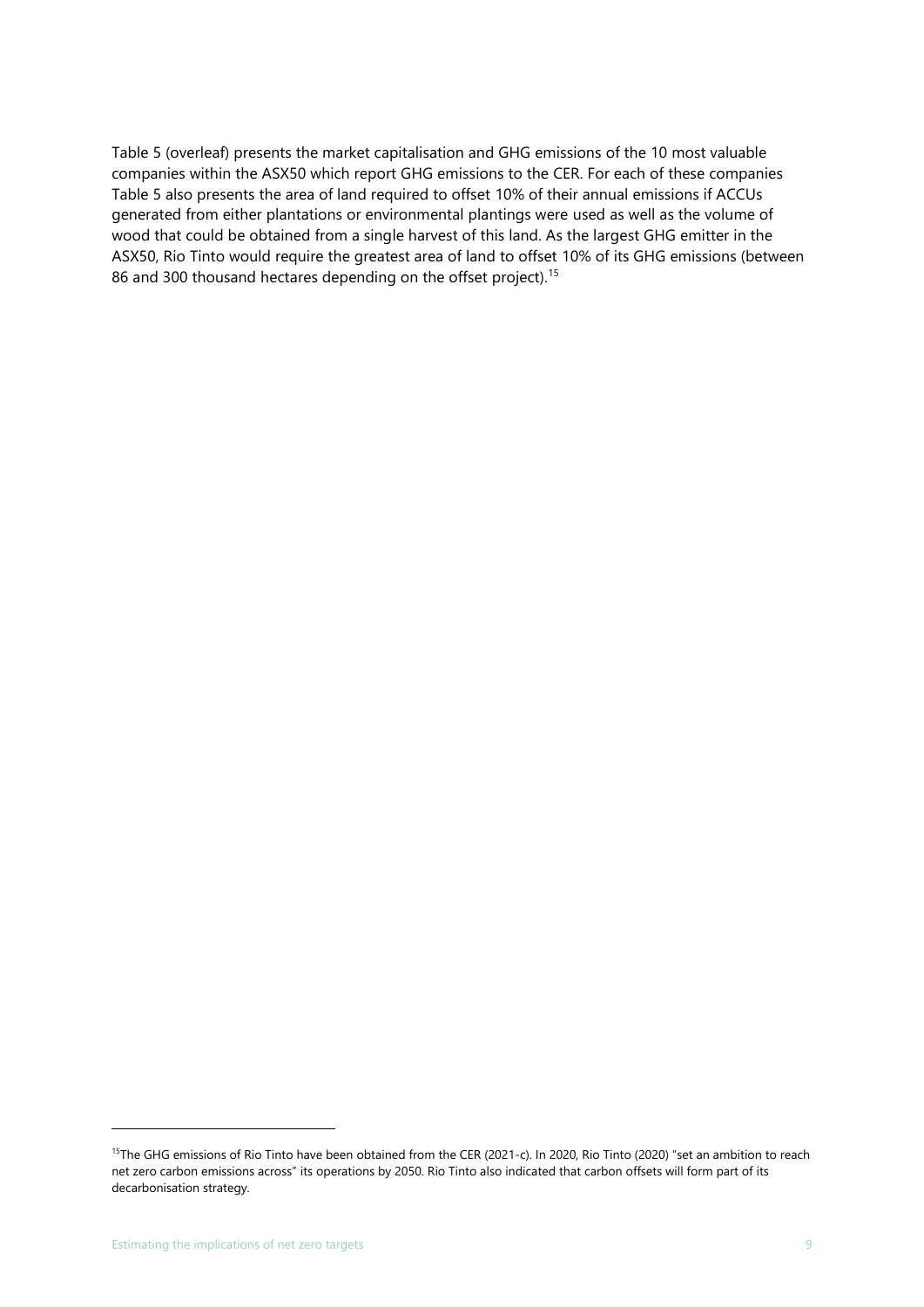#### **Table 5. Estimated land requirements to offset 10% of the GHG emissions of select ASX50 companies for the next 25 years**

| <b>Company</b>                                          | <b>Market</b><br>capitalisation<br>(\$ million) | <b>Annual emissions</b><br>- scope 1 and 2<br>(Mt CO <sub>2</sub> e) | <b>Land requirement</b><br>with plantations<br>(000's hectares) | <b>Land requirement</b><br>with EP<br>(000's hectares) | <b>Wood volume</b><br>produced<br>(000's M <sup>3</sup> /harvest) |
|---------------------------------------------------------|-------------------------------------------------|----------------------------------------------------------------------|-----------------------------------------------------------------|--------------------------------------------------------|-------------------------------------------------------------------|
| Commonwealth Bank of Australia <sup>1</sup>             | 180                                             | 0.1                                                                  | $0.6 - 0.7$                                                     | $0.9 - 2.1$                                            | $327 - 402$                                                       |
| $BHP^{2,4}$                                             | 158                                             | 5.1                                                                  | $29 - 36$                                                       | $46 - 102$                                             | $16,184 - 19,872$                                                 |
| CSL <sup>3</sup>                                        | 134                                             | 0.1                                                                  | $0.5 - 0.7$                                                     | $0.8 - 1.9$                                            | 294 - 361                                                         |
| Westpac Banking Corporation <sup>1</sup>                | 92                                              | 0.1                                                                  | $0.6 - 0.7$                                                     | $0.9 - 2$                                              | 320 - 393                                                         |
| National Australia Bank <sup>1</sup>                    | 88                                              | 0.1                                                                  | $0.5 - 0.6$                                                     | $0.8 - 1.8$                                            | 282 - 347                                                         |
| Australia and New Zealand Banking<br>Group <sup>1</sup> | 80                                              | 0.1                                                                  | $0.6 - 0.7$                                                     | $0.9 - 2$                                              | $319 - 392$                                                       |
| Fortescue Metals Group <sup>2</sup>                     | 75                                              | 2.1                                                                  | $9 - 11$                                                        | $14 - 32$                                              | $5,024 - 6,169$                                                   |
| Wes farmers <sup>2</sup>                                | 71                                              | 1.6                                                                  | $12 - 15$                                                       | $18 - 41$                                              | $6,540 - 8,030$                                                   |
| Woolworths Group <sup>2</sup>                           | 50                                              | 2.4                                                                  | $13 - 17$                                                       | $21 - 47$                                              | $7,422 - 9,114$                                                   |
| Rio Tinto <sup>2</sup>                                  | 49                                              | 15.0                                                                 | $86 - 106$                                                      | 134 - 300                                              | $47,374 - 58,170$                                                 |

<span id="page-18-0"></span><sup>1</sup>Certified carbon neutral; <sup>2</sup>Net zero target; <sup>3</sup>No targets set; <sup>4</sup>GHG emissions are based on reported emissions in 2019-20, with no consideration of the proposed deal which would see Woodside Petroleum take control of BHP's petroleum assets

Source: Market Index (2021); CER (2021-c); UniSuper, 2021; Macdonald-Smith (2021); NCEconomics calculations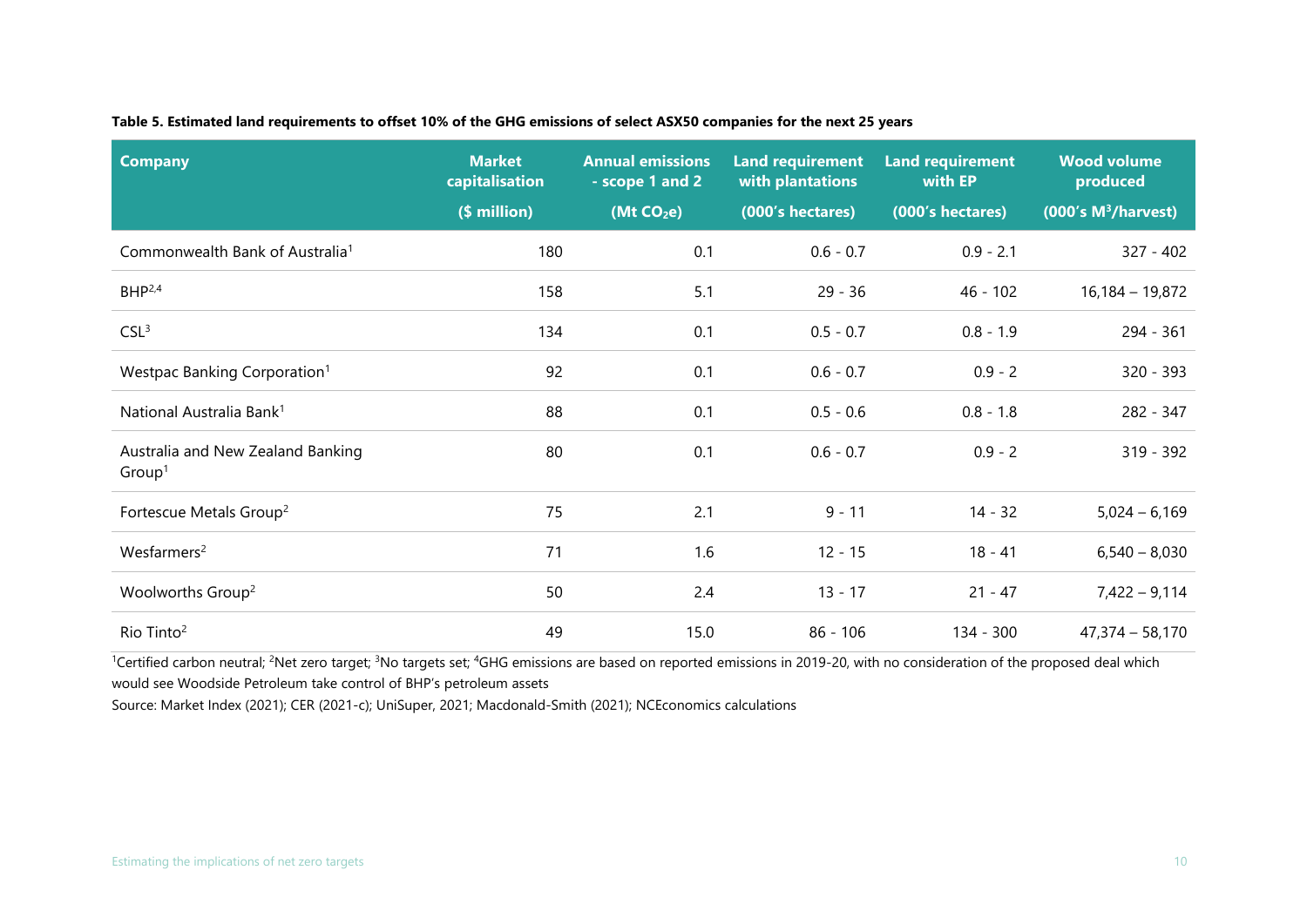#### <span id="page-19-0"></span>3.4 Establishment costs of plantations and environmental plantings

An understanding of establishment costs, ongoing costs and land acquisition costs is a key component in determining which is the most economically efficient method of abating GHG emissions from society's perspective.

The costs of establishing timber plantations and environmental plantings are presented in [Table 6.](#page-19-2) Based on estimates from ABARES (2019-b), the cost of establishing a timber plantation is between \$1,900 - \$2,100 per hectare. By comparison, the costs of establishing environmental plantings are estimated to be between \$1,000 - \$9,100 per hectare (Environments by Design, 2016; CSIRO, 2011; Summers et al., 2014). These costs do not consider inflation or on-going costs. While the estimates are based on limited reference material, they demonstrate the wider range of establishment costs associated with environmental plantings. This is likely to reflect the diversity of species/locations in which environmental plantings are established compared to plantations.

#### <span id="page-19-2"></span>**Table 6. Estimated establishment costs by project type**

| <b>Project Type</b>     | <b>Establishment cost range (\$/hectare)</b> |
|-------------------------|----------------------------------------------|
| Timber plantation costs | $1,900 - 2,100$                              |
| Environmental plantings | $1,000 - 9,097$                              |

Source: ABARES, 2019-b; Environments by Design,2016; CSIRO, 2011; Summers et al., 2014

The costs of acquiring land can be considerable. Rural Bank (2021) report that the median value of Australian farmland was \$5,907 per hectare in 2020. Industry representatives consider the cost of land in areas suitable for commercial plantation to be greater than \$8,000 per hectare (C Taylor, pers. comms, 5 August 2021). Environmental plantings may be established as joint ventures with farmers, in which case, the purchase of land may not be required (CER, n.d.-b).

Based on findings from this study, environmental plantings would require about 60% more land to achieve the same volume of carbon abatement. Notwithstanding the estimates in [Table 6,](#page-19-2) similar costs for land and establishment would translate into costs which are 60% higher for environmental plantings than timber plantation per  $t CO<sub>2</sub>$ -e abated. This is significant given currently the ASX alone emit about 66 Mt CO<sub>2</sub>-e per year. These estimates are based on midpoint estimates of carbon abatement achieved by timber plantations and environmental plantings.

#### <span id="page-19-1"></span>3.5 Harvested wood products

The Plantation Forestry Method recognises the benefit HWP can have by storing carbon (embedded carbon) and reducing the volume of GHG emissions released into the atmosphere. The size of this benefit is linked to the length of time carbon remains stored, which is tied to the life expectancy of HWP. HWP used in construction, like structural timber, are expected to have a relative long life by comparison to a HWP like paper (Australian Government, 2017). In general, this means they can store carbon for longer creating more benefit. The Plantation Forestry Method only recognises carbon stored in HWP in use. This approach underestimates the carbon storage of HWP as these products can continue to store carbon for long periods after disposal in landfills (Ximenes et al., 2019).

In addition to storing carbon, HWP can provide a benefit by reducing the volume of emissions released into the atmosphere through preventing the use of more carbon intensive materials (reducing embodied emissions). For example, if timber is used in place of steel and concrete when constructing buildings. The reduction in embodied emissions will depend on the difference between the embodied emissions of the materials being replaced and the embodied carbon of the replacement HWP.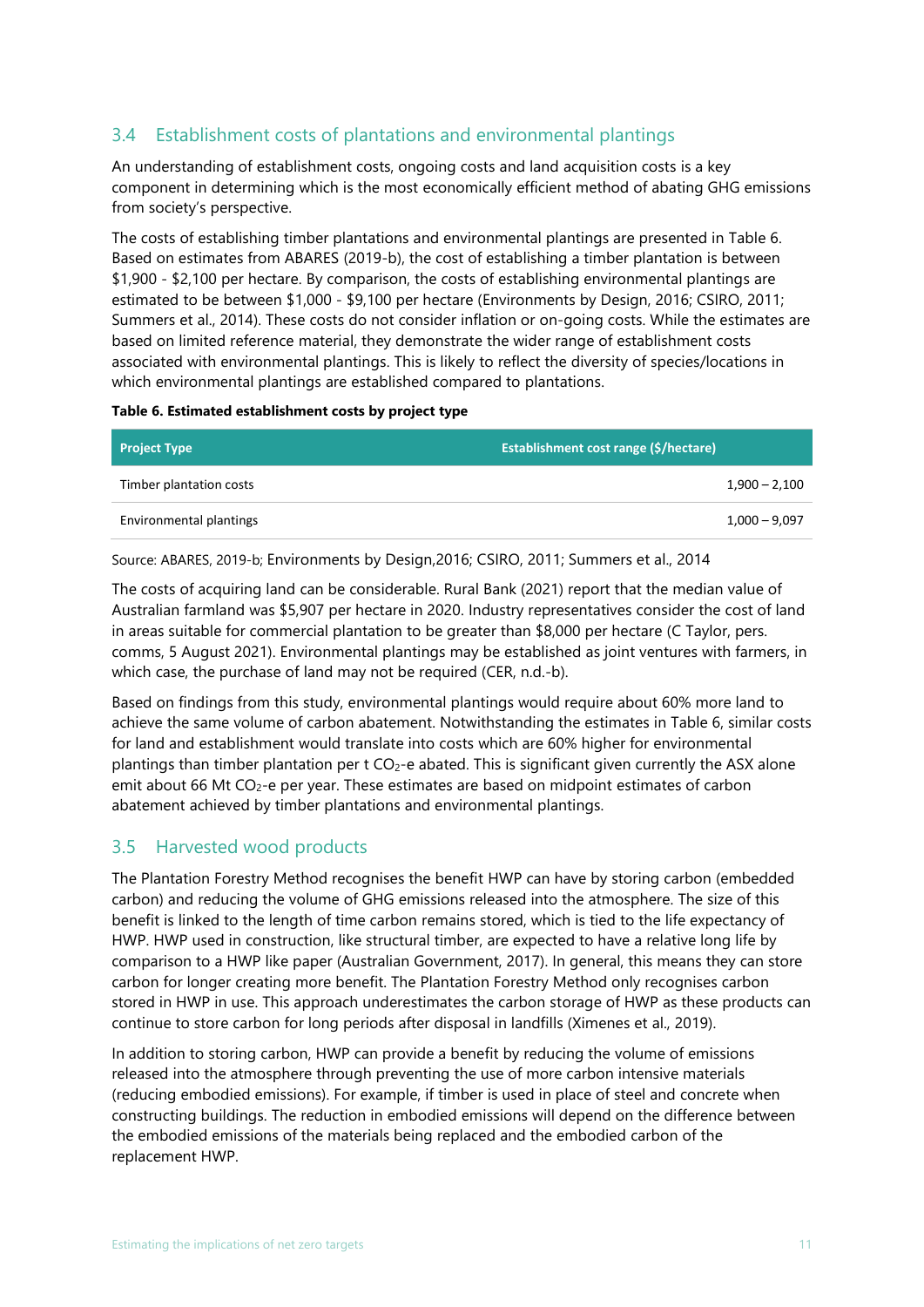In a previous study, NCEconomics investigated the reduction in embodied emissions which could be achieved by constructing buildings which primarily use wood for structural components instead of buildings which primarily use steel or concrete. Drawing on estimates from this study (Perry et al., 2021), the embodied emissions reductions have been estimated if plantation timber, which is planted to generate ACCUs, is used for this purpose. The results of this analysis are presented in [Figure 6.](#page-20-0)  Further information on the inputs and assumptions used for these calculations are provided in Appendix B.

[Figure 6](#page-20-0) presents the estimated reduction in embodied emissions which can be achieved by using 1 hectare of plantation timber to construct houses predominantly made from timber instead of steel. The benefit ranges from 55 to 197 t  $CO<sub>2</sub>$ -e. when between 5 and 13 timber houses are built instead of steel houses. Alternatively, 1 hectare of plantation timber can be used to construct between 10 and 23 predominantly wood midrise apartments, which reduces embodied emissions by about 240 to 547 t CO2-e when they are constructed instead of predominantly concrete apartments.



#### <span id="page-20-0"></span>**Figure 6. Estimated reduction in embodied emissions through substitution of steel and concrete buildings for wood**

[Figure 7](#page-21-0) demonstrates the cumulative benefit of using HWP to construct predominantly wood buildings instead of predominantly steel houses or concrete apartments. The reduction in embodied emissions shown is in addition to benefits derived from carbon sequestration that generate ACCUs.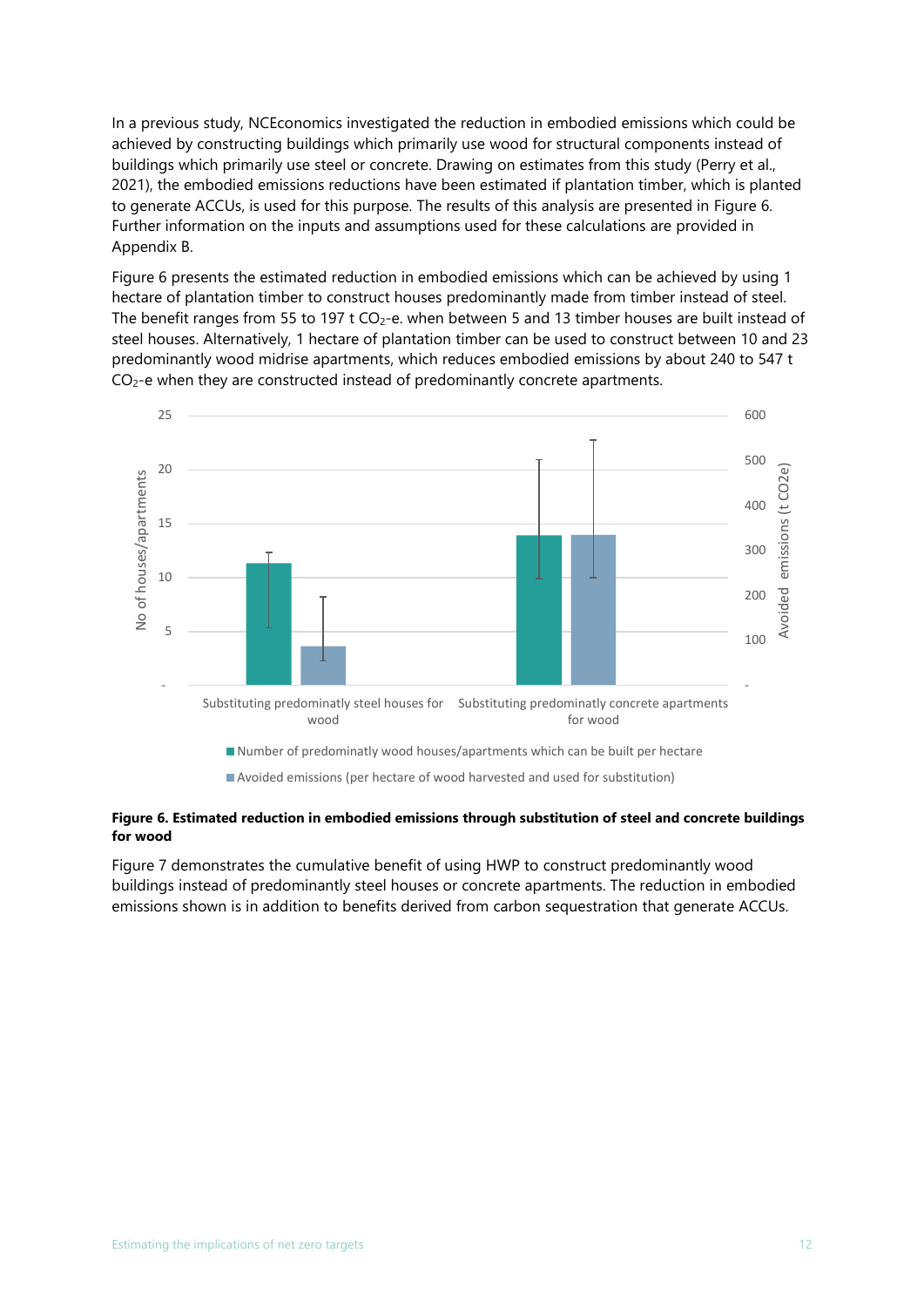

#### <span id="page-21-0"></span>**Figure 7. Avoided emissions when HWP are used to construct predominantly wood buildings instead of predominantly steel or concrete buildings**

Source: NCE modelling.

Estimates of market share and building approvals suggest about 15,500 steel houses and 5,000 concrete apartments were constructed in 2020. This limits the potential reduction in embodied emissions to about 120,000 t CO<sub>2</sub>-e each year for the replacement of each building type. This is equivalent to about 1,400 hectares of construction specific HWP for use in constructing timber houses and 400 hectares of construction specific HWP for use in constructing midrise timber apartments. Wood has the potential to be used in various applications across the construction industry to reduce embodied emissions.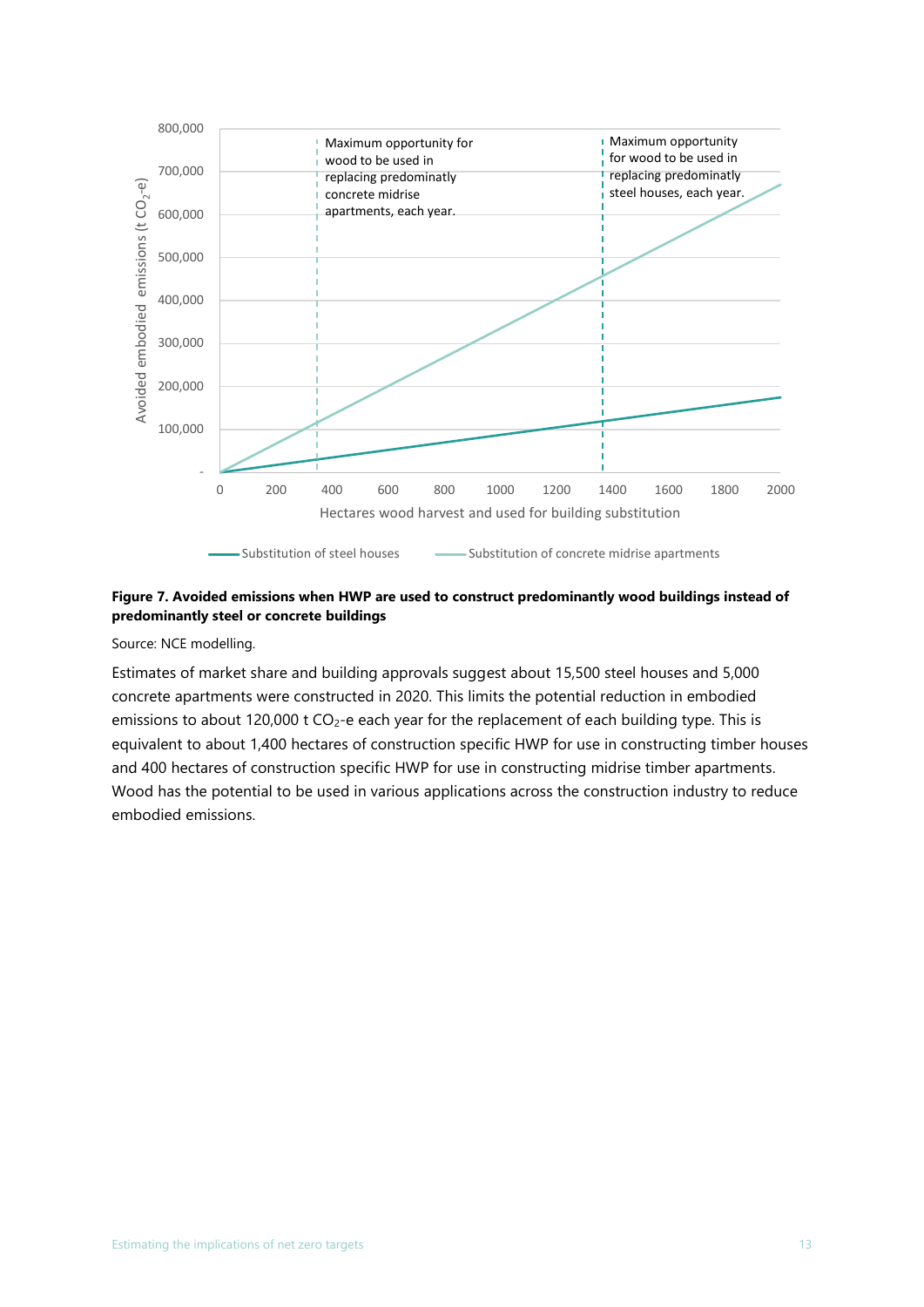## <span id="page-22-0"></span>4 DISCUSSION AND CONCLUSIONS

This study finds that based on the land area, plantations are more efficient than environmental plantings at carbon abatement. This is consistent with international research (Forster et al., 2021). Plantations have the potential to earn more ACCUs than environmental plantings per hectare and this means they could offset the GHG emissions of the ASX50 with a much lower land requirement. This finding includes consideration of the carbon released into the atmosphere during harvest events.

Based on midpoint estimates, plantations require 60% less land than environmental planting to abate an equivalent volume of GHG emissions. This equates to 410 thousand hectares of timber plantations instead of 1,025 thousand hectares of environmental plantings if the ASX50 decided to offset 10% of their own emissions for the next 25 years.

In 2017-18, Australia's commercial plantation estate covered 1.95 million hectares (ABARES, 2019). To offset 10% of the ASX50 GHG emissions for the next 25 years, the plantation estate would need to be increased by around a fifth over the current area of commercial plantations, when midpoint estimates are considered. The scale of this increase is not inconsistent with existing industry strategies. The increase would still leave Australia's commercial plantation estate more than 0.5 million hectares short of the target set for 2020 by the Planation 2020 vision (Plantations for Australia: The 2020 vision), which was established through a strategic partnership between Australian, State and Territory Governments and the plantation timber growing and processing industry.

The Australian government also has a goal of planting 1 billion trees by 2030 (Australian Government, 2018). This is equivalent to about 400 thousand hectares of land. This number of trees would therefore be enough to offset about 10% of the ASX50 GHG emissions over the next 25 years or about 4% using environmental plantings, if eligible to earn ACCUs. Further emissions reductions would require further investment than is planned by this commitment.

The use of HWP has been shown to reduce embodied emissions by replacing more carbon intensive materials. When replacing predominantly steel houses the additional reduction in emissions is about 87 t  $CO<sub>2</sub>$ -e per hectare of wood used. Constructing predominantly timber midrise apartments can reduce emissions by about 335 t  $CO<sub>2</sub>$ -e per hectare of wood used when they are constructed instead of predominantly concrete midrise apartments. The upper limit of these benefits is restricted by the number of these types of building currently being built. Embodied emissions reductions could however also be achieved when wood is used as an alternative material in other settings. Likewise, opportunities such as using harvest residues from new plantations to produce renewable energy, green hydrogen or biochar provide examples of further opportunities to potentially increase climate mitigation benefits (DAWE, 2019; Ximenes, 2021; Cho, 2021; Peacock, 2021). These pathways to reducing emissions are not available to environmental planting as they are not eligible for harvest under the current rules of the ERF.

#### *Considerations when interpreting the results*

This study has based its investigation of carbon abatement from plantations on a long rotation (harvested every 30 to 35 years) radiata pine plantation managed for sawlog production. In 2017-18, radiata pine accounted for 74.5% of Australia's softwood plantation estate which is about 53% of the total commercial plantation area (ABARES, 2019). Further investigation into different plantation species (e.g. other softwood and hardwood species like southern pines or Tasmanian blue gum) and different harvest cycles (long rotation and short rotation plantations) would be expected to increase the range of outcomes associated with carbon abatement from plantations.

This work has estimated the area of land required to offset the GHG emissions of the ASX50 if plantations or environmental planting were used to generate ACCUs. This study has not considered if estimate amount of land is available to use for this purpose. Currently, under the Plantation Forestry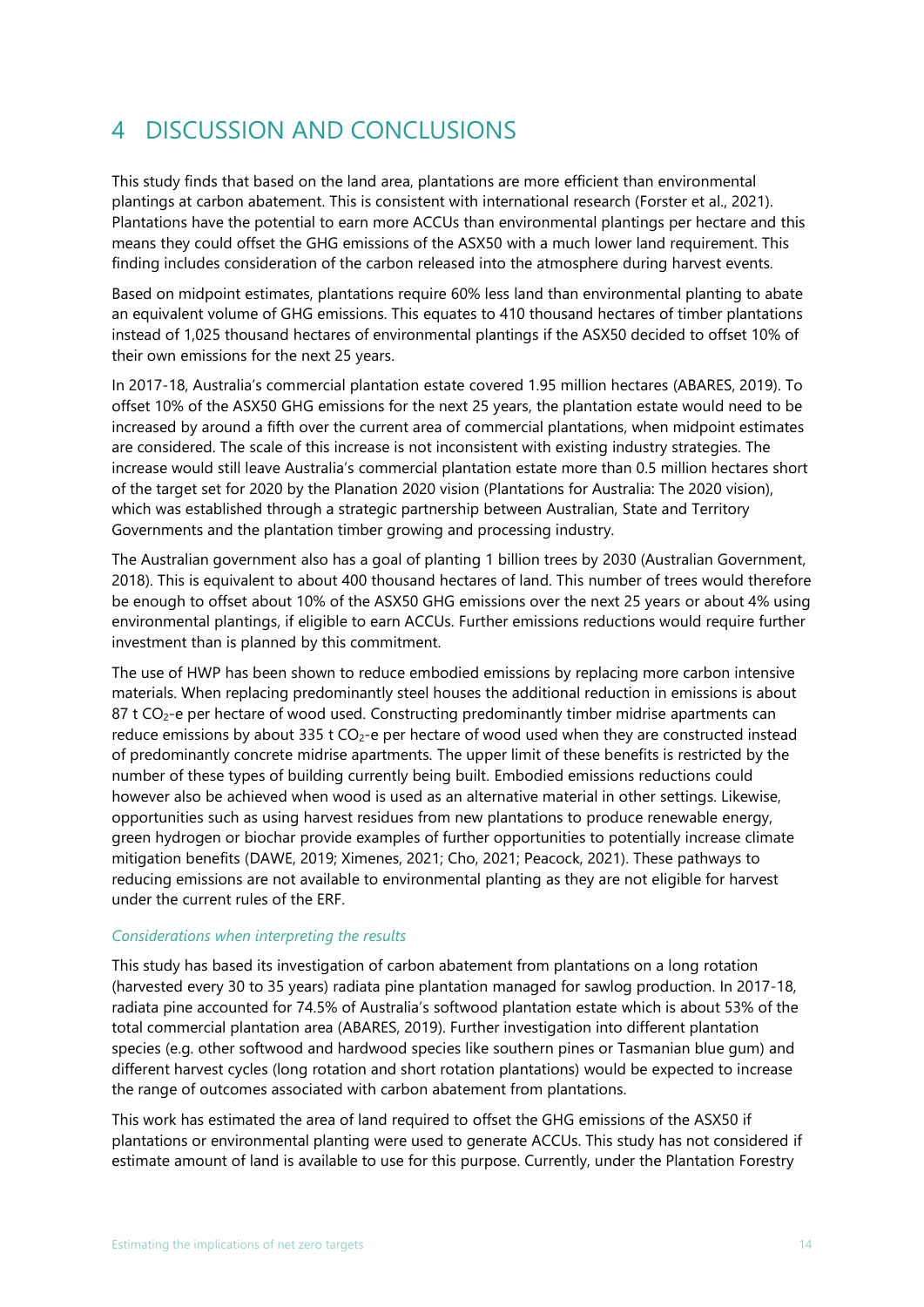Method, new plantations are only eligible to earn ACCUs if they are occur in regions defined under the national plantation inventory (CER, 2021-b).

Under the Plantation Forestry Method and the Reforestation by Environmental or Mallee Plantings Method, participants are obligated to take actions to recapture carbon released during fire events if they occur during the permanence period (CER, 2020). Alternatively, they can return an equivalent number of ACCUs. This study has not considered the risks associated with fire, which would release carbon into the atmosphere. This risk is applicable to both plantations and environmental plantings. However, there may be a greater commercial incentive to protect plantations from fire, which means such plantings are at lower risk.

Environmental plantings may comprise a range of species that have the potential to provide improved biodiversity, erosion protection, sheltering stock, managing salinity or amenity as well as carbon sequestration (CSIRO, 2011). Plantations also have the potential to provide wider environmental benefits, for example by improving soil and water quality, salinity mitigation, carbon abatement and improved biodiversity (DAWE, 2019).

As a trade-off to environmental benefits, plantations and environmental planting can also reduce water availability by using more water than was previously used at the same site (i.e. by crops or pasture) (O'Loughlin & Sadanandan Nambiar, 2001). Changes in water availability are influenced by many factors including site and ecosystem details and management. This study has not attempted to estimate the differences in the provision of environmental benefits between plantations and environmental plantings. However, wider environmental benefits may be a factor in whether plantation or environmental plantings are used to offset carbon emissions.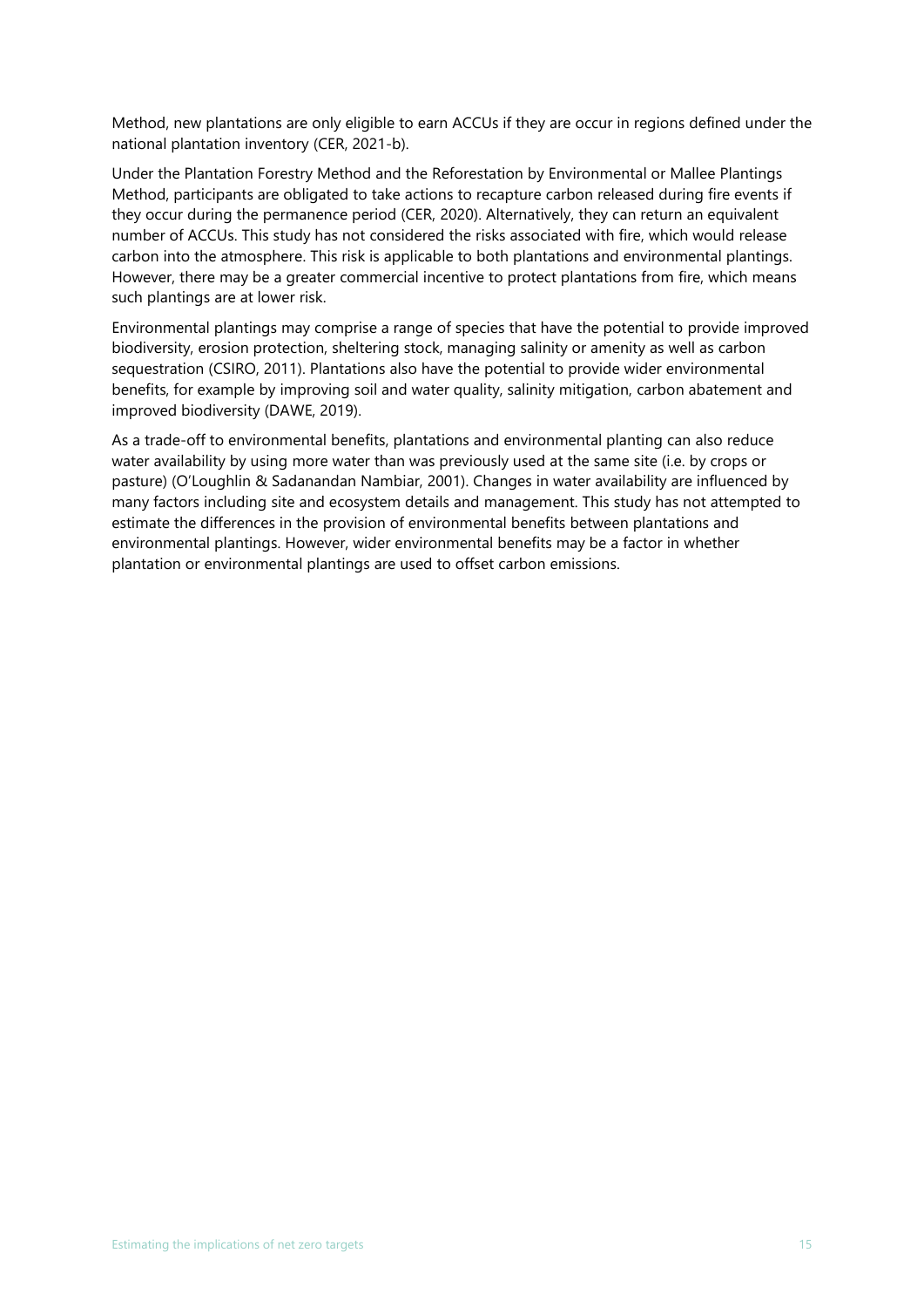### <span id="page-24-0"></span>**REFERENCES**

ABARES. (2011). Abatement potential from reforestation under selected carbon price scenarios. Retrieved 13 August 2021 from https://treasury.gov.au/sites/default/files/2019-03/c2011-sglpsupplementary-ABARES.pdf

ABARES. (2016). Australia's plantation log supply 2015–2059. Retrieved 12 August 2021 from https://data.gov.au/data/dataset/pb\_afplsd9aafe20161215/resource/a8b5ebd3-6662-4884-82b7 b42a323aef48

ABARES. (2019). Australian plantation statistics 2019 update. Retrieved 13 August 2021 from https://www.agriculture.gov.au/sites/default/files/sitecollectiondocuments/abares/publications/AustPl antationStats\_2019\_v.1.0.0.pdf

ABARES. (2019-b). Economic potential for new plantation establishment in Australia. Retrieved 13 August 2021 from

https://www.agriculture.gov.au/sites/default/files/abares/documents/PlantationEstablishmentOutlook 2050\_v1.0.0.pdf

ABARES. (2020). Australia's forests. Retrieved 13 August 2021 from https://www.agriculture.gov.au/abares/forestsaustralia/australias-forests

APA Group. (2021). Sustainability Report 2020. Retrieved 13 August 2021 from https://www.apa.com.au/globalassets/about-apa/sustainability/sustainability-reports/apa-2020 sustainability-report.pdf

Australian Construction Insights. (2018). Framing material used in residential construction. Retrieved from https://www.fwpa.com.au/images/Newsletter\_Images/Statisticscount/2018/Dec18/ACI\_Structural\_framing\_materials\_used\_in\_residential\_building\_Final\_\_3Dec2018.pd f

Australian Bureau of Statistics. (2018). Characteristics of new residential dwellings – A 15 year summary. Retrieved from https://www.abs.gov.au/articles/characteristics-new-residential-dwellings-15-year-summary

Australian Bureau of Statistics. (2021). TABLE 20. Number of Dwelling Units Approved in New Residential Buildings, Original – Australia. Building Approvals, Australia. Retrieved from https://www.abs.gov.au/statistics/industry/building-and-construction/building-approvalsaustralia/jan-2021

Australian Bureau of Statistics. (2021-b). Agricultural Commodities, Australia. Retrieved 26 August 2021 from https://www.abs.gov.au/statistics/industry/agriculture/agricultural-commoditiesaustralia/latest-release

Australian Government. (2017). Explanatory Statement - Carbon Credits (Carbon Farming Initiative— Plantation Forestry) Methodology Determination 2017. Retrieved 12 Aug 2021 from https://www.legislation.gov.au/Details/F2017L01038/Explanatory%20Statement/Text

Australian Government. (2018). Growing a Better Australia - A billion trees for jobs and growth. Retrieved 13 August 2021 from

https://www.agriculture.gov.au/sites/default/files/sitecollectiondocuments/forestry/national-forestindustries-plan.pdf

Cho, R. (2021). Why We Need Green Hydrogen. Retrieved 26 August 2021 from https://news.climate.columbia.edu/2021/01/07/need-green-hydrogen/

Clean Energy Regulator [CER]. (2015). Returns on investment from sequestration projects. Retrieved 12 August 2021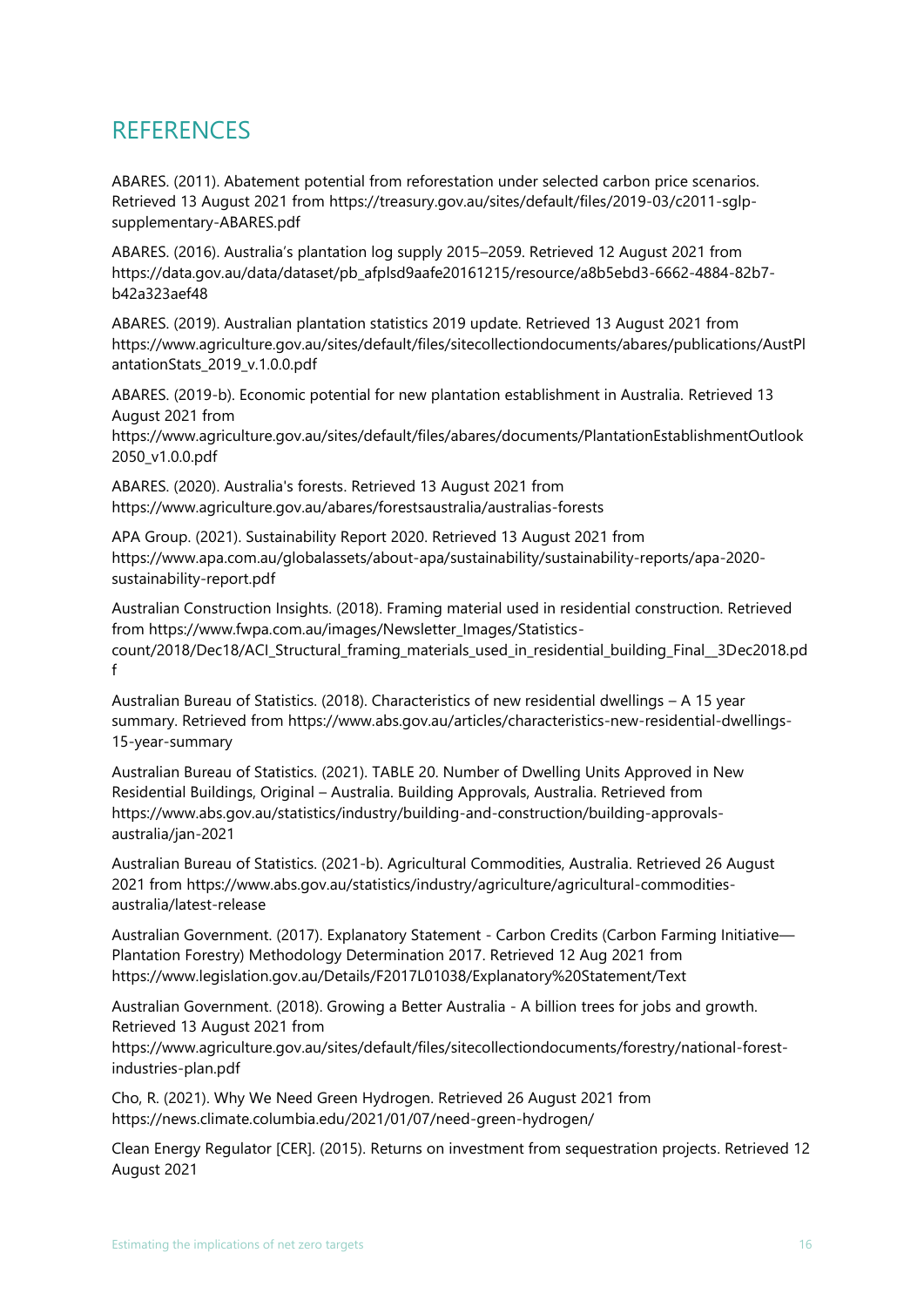http://www.cleanenergyregulator.gov.au/ERF/Pages/Want%20to%20participate%20in%20the%20Emis sions%20Reduction%20Fund/Planning%20a%20project/Feasibility%20and%20project%20planning/La nd-based-projects%E2%80%93return-on-investment-considerations.aspx

Clean Energy Regulator [CER]. (2021). Greenhouse gases and energy. Retrieved 12 August 2021 from http://www.cleanenergyregulator.gov.au/NGER/About-the-National-Greenhouse-and-Energy-Reporting-scheme/Greenhouse-gases-and-energy

Clean Energy Regulator [CER]. (2021- b). Plantation forestry method. Retrieved 12 August 2021 from http://www.cleanenergyregulator.gov.au/ERF/Pages/Choosing%20a%20project%20type/Opportunities %20for%20the%20land%20sector/Vegetation%20and%20sequestration%20methods/Plantationforestry-

method.aspx#:~:text=The%20plantation%20forestry%20method%20increases,of%20harvesting%20for %20forest%20products.

Clean Energy Regulator [CER]. (2021-c). Corporate emissions and energy data 2019-20. Retrieved 13 August 2021 from

http://www.cleanenergyregulator.gov.au/NGER/National%20greenhouse%20and%20energy%20report ing%20data/Corporate%20emissions%20and%20energy%20data/corporate-emissions-and-energydata-2019-20

Clean Energy Regulator [CER]. (2020). Permanence obligations. Retrieved 15 August 2021 from http://www.cleanenergyregulator.gov.au/ERF/Choosing-a-project-type/Opportunities-for-the-landsector/Permanence-obligations

Clean Energy Regulator [2016]. Make sure your timing is right. Retrieved 13 August 2021 from http://www.cleanenergyregulator.gov.au/DocumentAssets/Pages/Make-sure-your-timing-is-rightinformation-sheet.aspx

Clean Energy Regulator [CER]. (n.d.), Consultation Paper – Corporate Emissions Reduction Transparency report. Retrieved 12 Aug 2021 from

http://www.cleanenergyregulator.gov.au/DocumentAssets/Documents/Corporate%20Emissions%20Re duction%20Transparency%20Report%20consultation%20paper.pdf

Clean Energy Regulator [CER]. (n.d.-b) Environmental plantings projects. Retrieved 13 August 2021 from http://www.cleanenergyregulator.gov.au/csf/how-it-works/explore-projecttypes/Pages/environmental-plantings-projects.aspx

Clean Energy Regulator [CER]. (2018). Risk of reversal buffer. http://www.cleanenergyregulator.gov.au/ERF/Choosing-a-project-type/Opportunities-for-the-landsector/Risk-of-reversal-buffer

Climate Council. (2020). What does net zero emissions mean? Retrieved 12 August 2021 from https://www.climatecouncil.org.au/resources/what-does-net-zero-emissions-mean/

CSIRO. (2011). Opportunities for carbon forestry in Australia: Economic assessment and constraints to implementation. Retrieved 12 August 2021 from https://publications.csiro.au/rpr/download?pid=csiro:EP113280&dsid=DS6

Department of Agriculture, Water, and the Environment [DAWE]. (2019). Plantations and farm forestry. Retrieved 13 August 2021 from https://www.agriculture.gov.au/forestry/australias-forests/plantationfarm-forestry

Department of Agriculture, Water, and the Environment [DAWE]. (2019-b). Biochar. Retrieved 26 August 2021 from https://www.agriculture.gov.au/ag-farm-food/climatechange/australias-farmingfuture/biochar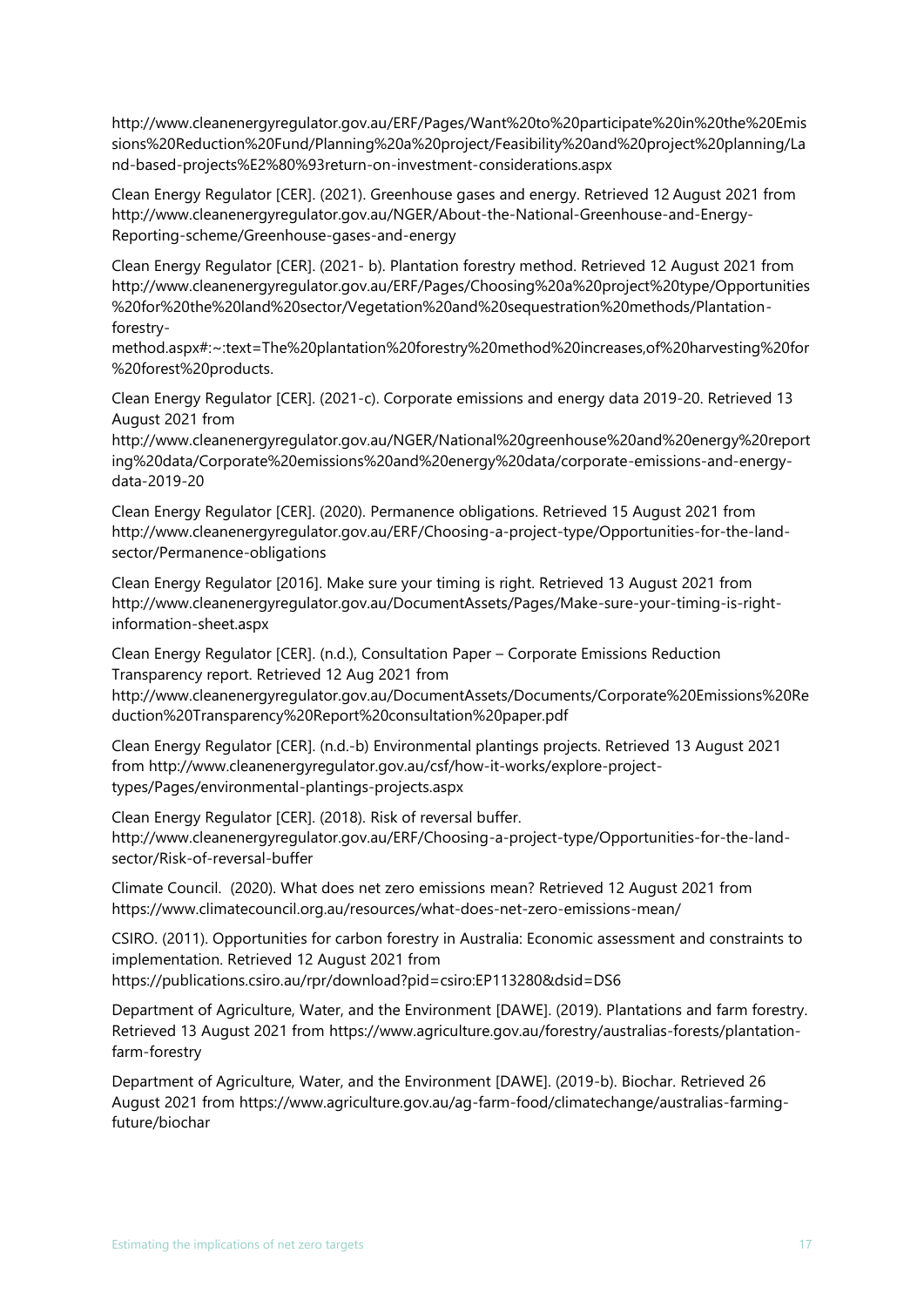Department of Environment and Energy [DEE]. (2017). FullCAM Guidelines. Retrieved 13 August 2021 from https://www.industry.gov.au/sites/default/files/2020-07/fullcam-guidelines-plantationforestry.pdf

Environment by Designs. (2016). NRM Review and Price Guide for Significant Environmental Benefits. Retrieved 13 August 2021 from

https://www.environment.sa.gov.au/files/sharedassets/public/native\_veg/seb-price-guide.pdf

Forster, E., Healey, J., Dymond, C., and Styles, D. (2021). Commercial afforestation can deliver effective

climate change mitigation under multiple decarbonisation pathways. Retrieved 16 August 2021 from https://www.nature.com/articles/s41467-021-24084-x

Market Index. (2021). List of ASX Companies. Retrieved from https://www.marketindex.com.au/asxlisted-companies

Macdonald-Smith, A. (2021). BHP confirms oil 'merger' talks with Woodside. Retrieved 25 August 2021 from https://www.afr.com/companies/energy/bhp-confirms-oil-merger-talks-with-woodside-20210816-p58j2f

Perry, M., Pechey, L., Lam, B., and Binney, J. (2021). Estimating the benefits of an emissions reduction fund method for the use of timber products in buildings. Retrieved 13 August 2021 from https://www.fwpa.com.au/images/marketaccess/2021/PRA541- 2021\_Benefits\_of\_ERF\_Method\_Report\_Final.pdf

Plantations for Australia: The 2020 vision. (2020). Retrieved 26 August 2021 from https://www.agriculture.gov.au/sites/default/files/documents/plantations-australia-2020-vision.pdf

Private Forests Tasmania. (2011). Carbon Plantations Kit. Retrieved 13 August 2021 from https://www.pft.tas.gov.au/\_\_data/assets/pdf\_file/0018/131841/Carbon\_Plantations\_Kit.pdf

Queensland Government. (2021). Frequently asked questions - Carbon farming. Retrieved 13 August from https://www.qld.gov.au/environment/climate/climate-change/land-restoration-fund/about/faqs

Rio Tinto. (2020). Our Approach to Climate Change 2020. Retrieved 13 August 2021 from https://www.riotinto.com/-/media/Content/Documents/Invest/Reports/Climate-Change-reports/RTclimate-report-2020.pdf?rev=c415a8138bd7408496ccb3834511abc0

Rural Bank. (2021). Australian Farmland Values 2021. Retrieved 13 August 2021 from https://www.ruralbank.com.au/knowledge-and-insights/publications/farmland-values/

O'Loughlin, E., & Sadanandan Nambiar, E. (2001). Plantations, Farm Forestry and Water. A discussion paper. Retrieved 16 August 2021 from http://www.fao.org/forestry/5864- 0690f7cf152177f8518aef575aad3341d.pdf

Peacock, B. (2021). Can hydrogen made by burning wood really be considered green? Retrieved 25 August 2021 from https://www.pv-magazine-australia.com/2021/07/21/can-hydrogen-produced-byburning-biomass-really-be-considered-green/

Smith, H. & Ximenes, F. (2019). Production Forest Methodologies for the Emissions Reduction. Retrieved 13 August 2021 from

https://www.researchgate.net/publication/335336415\_Production\_Forest\_Methodologies\_for\_the\_Emis sions Reduction

Summers, D., Bryan, B., Nolan, M., & Hobbs, T. (2014). The costs of reforestation: A spatial model of the costs of establishing environmental and carbon plantings. https://www.sciencedirect.com/science/article/abs/pii/S0264837714002737

UniSuper. (2021). Climate risk and our investments. Retrieved 25 August 2021 from https://www.unisuper.com.au/-/media/files/investments/climate-risk-and-our-investments-2021.pdf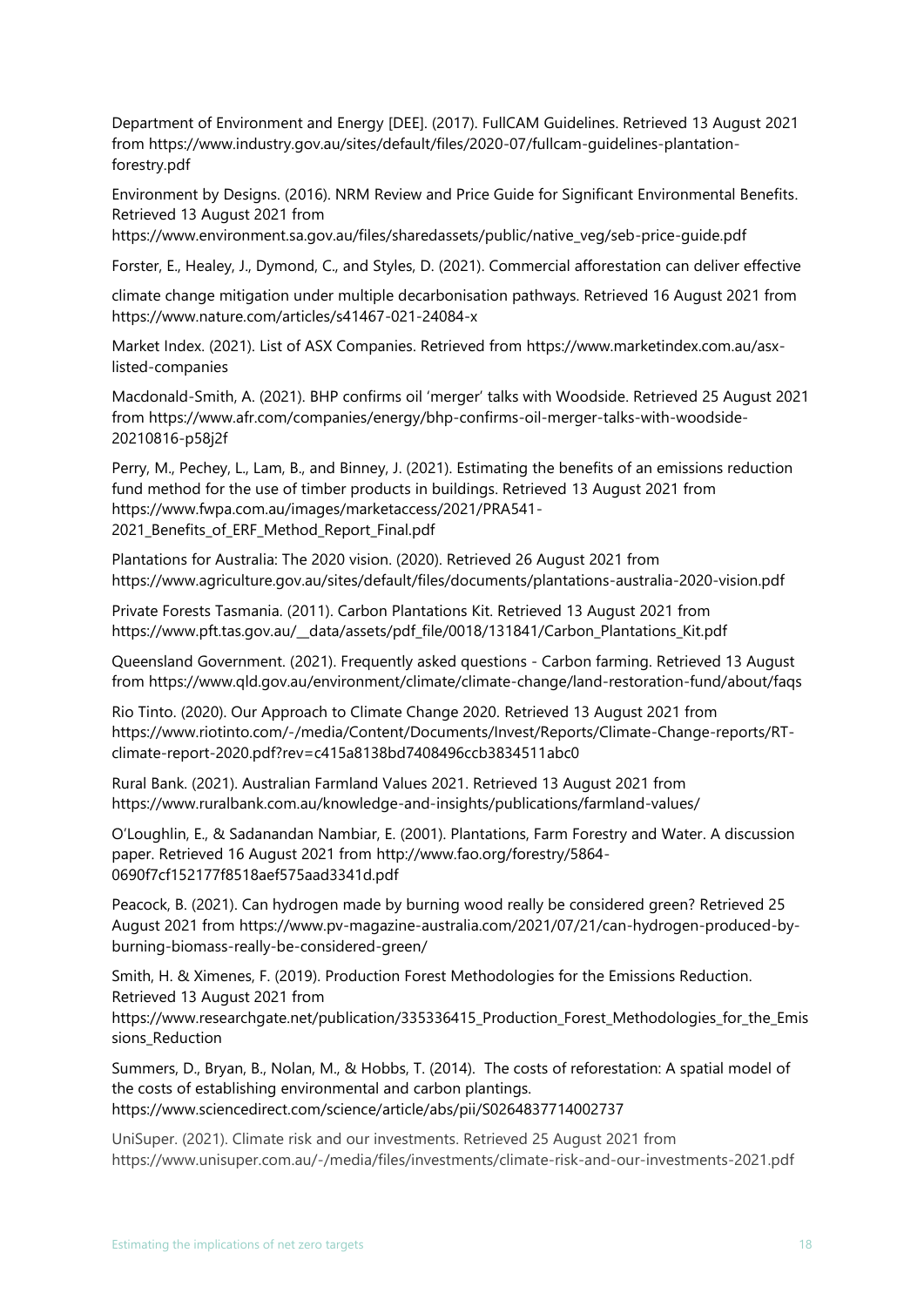Unwin, G., and Kriedemann, P. (2000). Principles and processes of carbon sequestration by trees. Retrieved 15 August 2021 from

https://www.dpi.nsw.gov.au/\_\_data/assets/pdf\_file/0006/389859/Principles-and-Processes-of-Carbon-Sequestration-by-Trees.pdf

Ximenes, F., Bjordal, C., Kathuria, A., Barlaz, M., Cowie, A. (2019). Improving understanding of carbon storage in wood in landfills: evidence from reactor studies. Waste Management 85:341-350.

Ximenes, F. (2021). Forestry, bioenergy and climate – a way forward in Australia. Retrieved 26 August 2021 from https://www.researchgate.net/publication/350075945\_Forestry\_bioenergy\_and\_climate\_ a\_way\_forward\_in\_Australia

Victorian Building Authority. (2020). VBA DataVic Building permits 2020. Retrieved from https://www.vba.vic.gov.au/about/data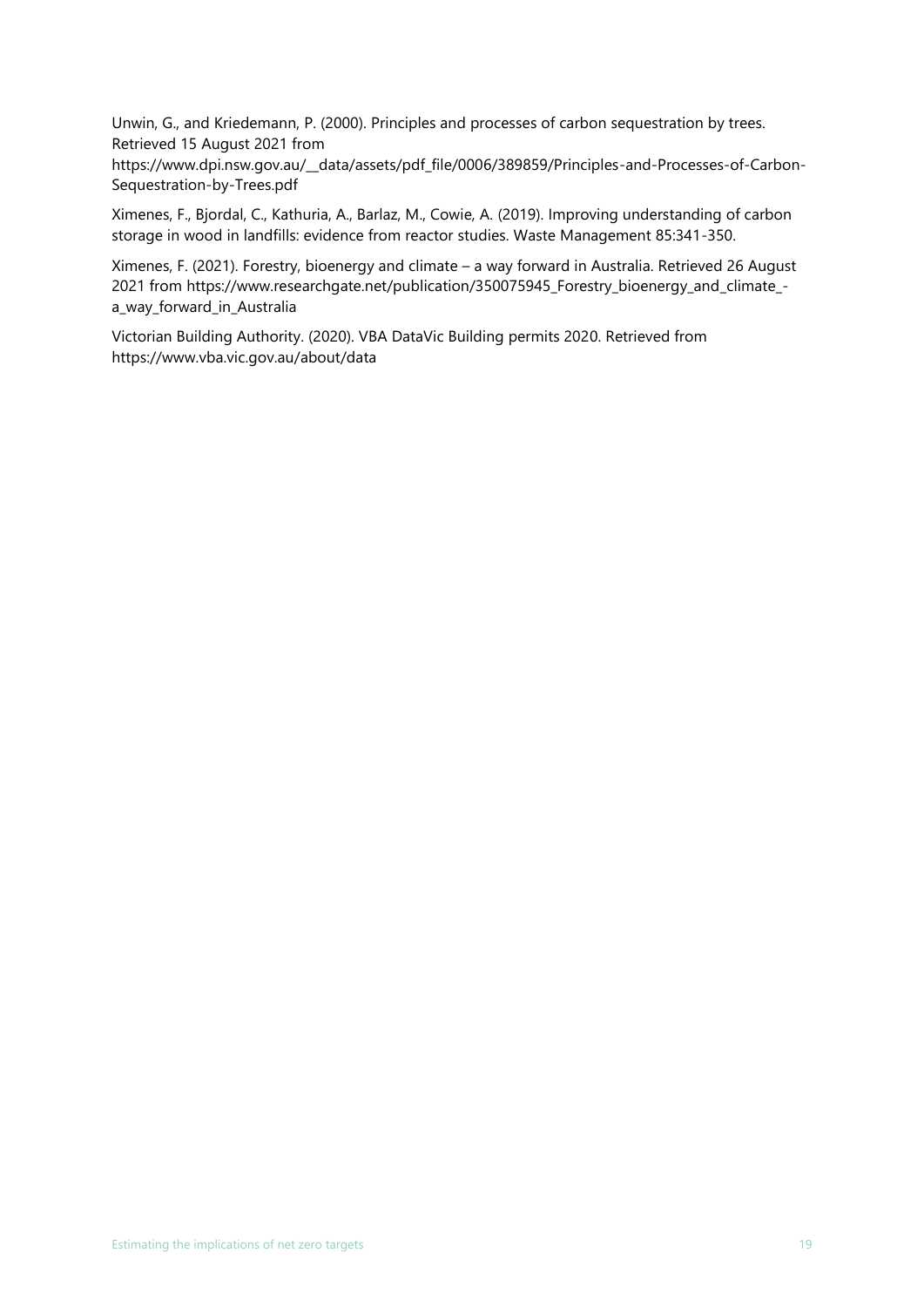## <span id="page-28-0"></span>APPENDIX A – COMPARING THE CARBON ABATEMENT OF PLANTATIONS WITH CARBON ABATEMENT OF ENVIRONMENTAL PLANTINGS

#### <span id="page-28-1"></span>Aim

As part of this study, we created a model to understand the net carbon abatement achievable from timber plantations under the Plantation Forestry Method and environmental plantings under the Reforestation by Environmental or Mallee Plantings Method. This enabled an understanding of the area of land required for each type of project to generate the same volume of carbon abatement as well as the area of land required for each type of project to generate carbon offsets (ACCUs) equivalent to the GHG emissions of the ASX50.

#### <span id="page-28-2"></span>Model Inputs and Approach

The model inputs are presented in [Table 7](#page-29-0) and the model is visually represented in [Figure 8.](#page-28-3)

For environmental plantings net carbon abatement is determined based on average annual net carbon abatement for 20 years with net carbon abatement after year 20 decreased based on a growth decline factor.

For plantations, net carbon abatement is determined using estimates of average annual rates of carbon sequestration for radiata pine. All harvest emissions are accounted for when the harvest age is reached using a set percentage of the wood harvested as a reference point. The volume of wood harvested is based on estimates of log yield from a radiata pine forest with the outputs from harvest set by typical percentages from a radiata pine plantation managed for sawlogs. Finally, the volume of carbon sequestered and stored in HWP is determined based on the volume of HWP harvested. This is converted to a carbon dioxide equivalent volume and then decayed annually, based on the half-life of those products.



#### <span id="page-28-3"></span>**Figure 8. Net carbon abatement from plantations and environmental plantings (Based on model midpoint estimates for 1 hectare)**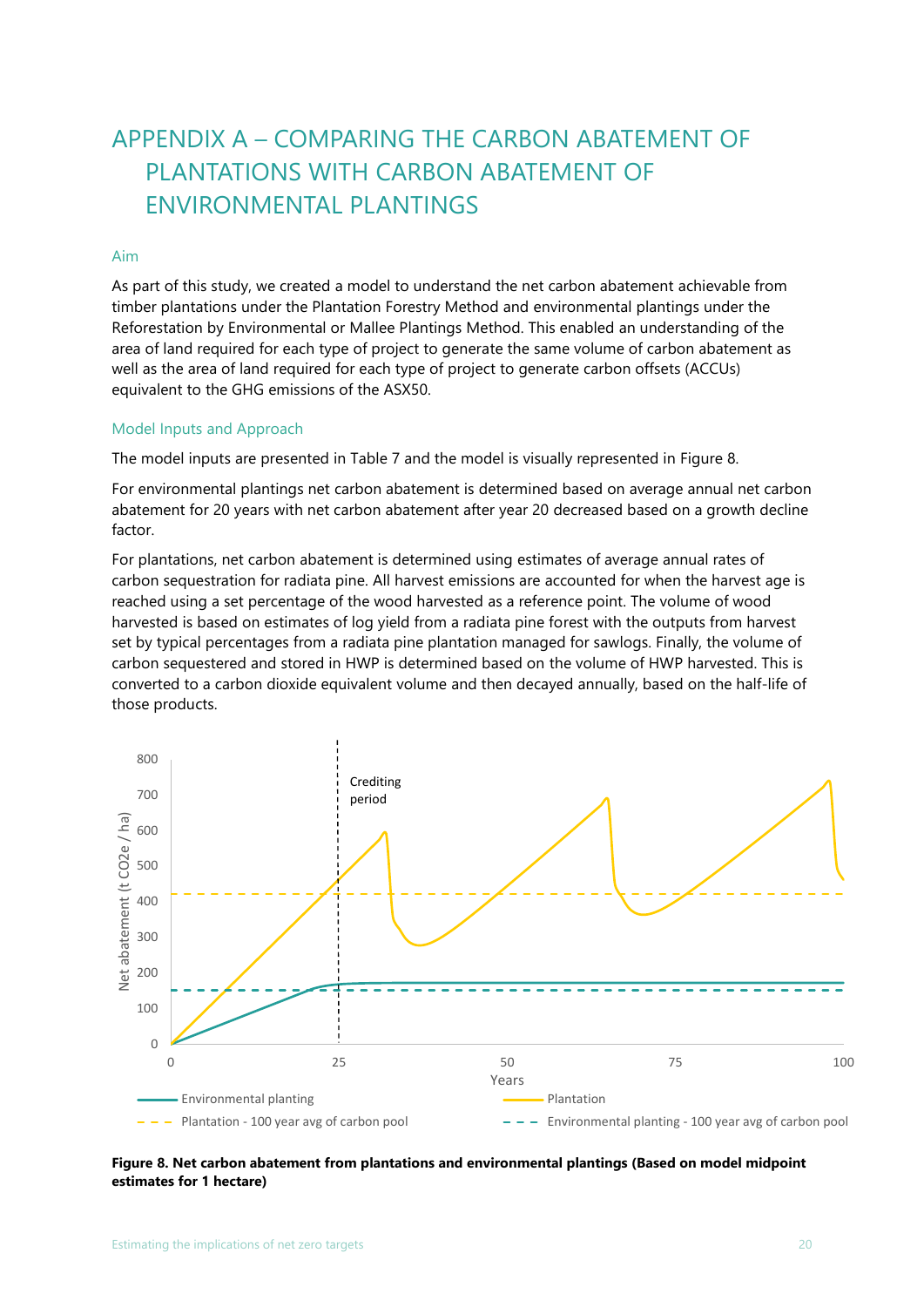#### **Table 7. Model Inputs - Comparing the carbon abatement of plantations with carbon abatement of environmental plantings**

<span id="page-29-0"></span>

| <b>Description</b>                                                      | Low  | <b>Mid</b> | <b>High</b> | <b>Units</b>            | <b>Comments</b>                                                                                                           | <b>Reference</b>                                |  |
|-------------------------------------------------------------------------|------|------------|-------------|-------------------------|---------------------------------------------------------------------------------------------------------------------------|-------------------------------------------------|--|
| CO2 sequestration rate - radiata pine                                   | 13.7 | 18.6       | 23.4        | Avg t CO2-e / ha / year | Average over 30/35 years                                                                                                  | ABARES, 2011; Private<br>Forests Tasmania, 2011 |  |
| Net CO2-e abatement - environmental plantings                           | 3.6  | 7.4        | 16.4        | Avg t CO2-e / ha / year | Average over 20 years                                                                                                     | CER, 2015; CSIRO, 2011                          |  |
| Log yield - radiata pine                                                | 470  | 550        | 630         | m3/ha                   | Thinned radiata pine clear felled<br>at 30 years. Yield from clear-fell<br>and thinning. Includes sawlogs<br>and pulplogs | <b>ABARES, 2016</b>                             |  |
| Harvest age - radiata pine                                              | 30   | 33         | 35          | years                   |                                                                                                                           |                                                 |  |
| Harvest emissions (as a % of CO2 in harvested wood)                     |      | 3.5%       |             | %                       |                                                                                                                           | Australian<br>Government, 2017                  |  |
| Growth decline factor - environmental planting                          |      | 0.7        |             | n/a                     |                                                                                                                           | CSIRO, 2011                                     |  |
| Cubic metres of softwood to tonnes of carbon dioxide                    |      | 0.847      |             | n/a                     |                                                                                                                           | Based on first<br>principles                    |  |
| Annual decay rate - sawnwood                                            |      | 2%         |             | %                       |                                                                                                                           |                                                 |  |
| Annual decay rate - paper/particleboard                                 | 35%  |            | %           |                         | Smith & Ximenes, 2019                                                                                                     |                                                 |  |
| Harvest outcomes (as a % of total wood in plantation) -<br>Deadwood     |      | 10%        |             | %                       |                                                                                                                           |                                                 |  |
| Harvest outcomes (as a % of total wood in plantation) - Paper           |      | 31%        |             | %                       |                                                                                                                           |                                                 |  |
| Harvest outcomes (as a % of total wood in plantation) -<br>Fibreboard   |      | 6%         |             | %                       | Based on Radiata pine                                                                                                     | DEE, 2017                                       |  |
| Harvest outcomes (as a % of total wood in plantation) -<br>Construction |      | 36%        |             | %                       |                                                                                                                           |                                                 |  |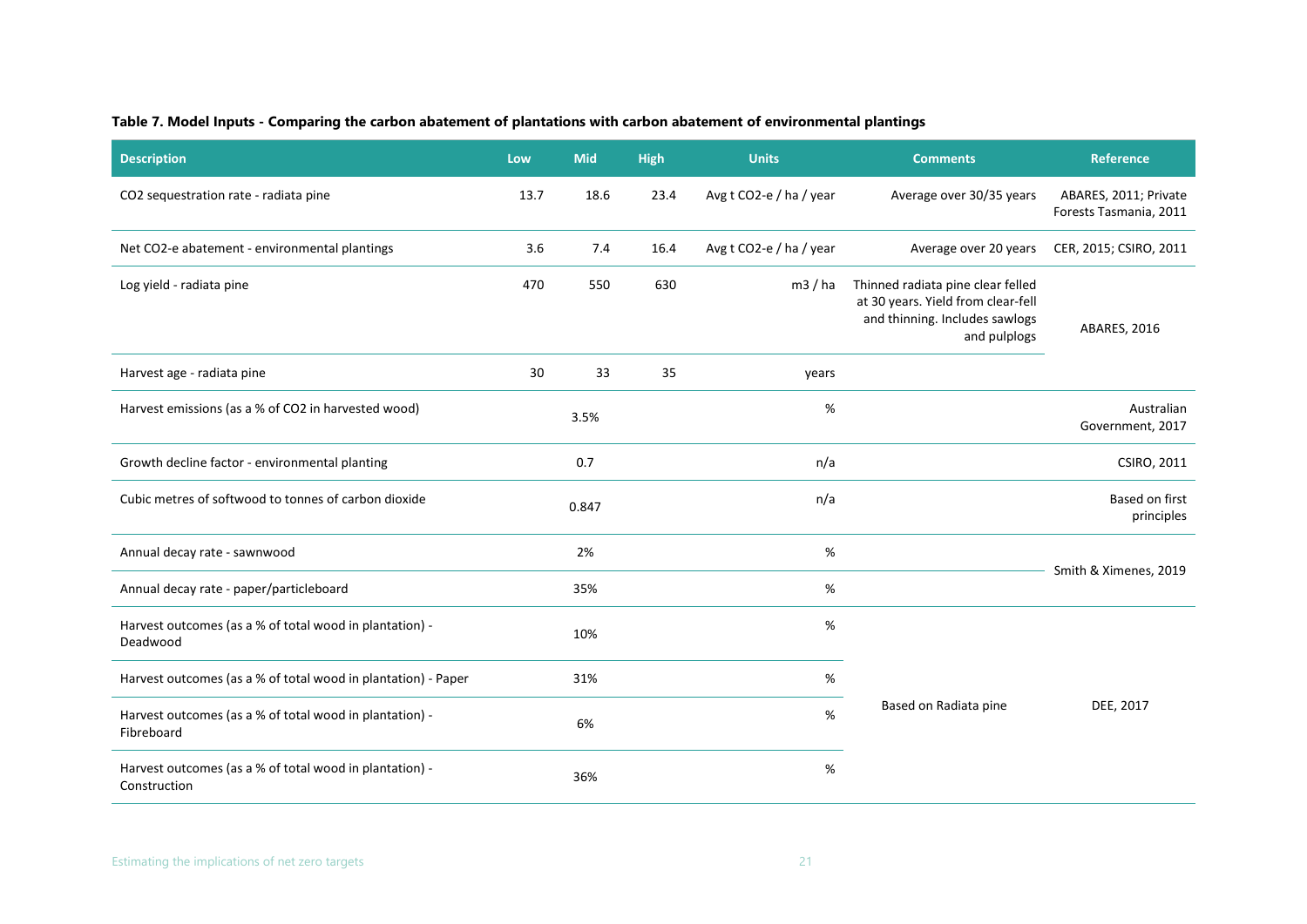| <b>Description</b>                                                      | Low | <b>Mid</b> | <b>High</b> | <b>Units</b> | <b>Comments</b> | Reference |
|-------------------------------------------------------------------------|-----|------------|-------------|--------------|-----------------|-----------|
| Harvest outcomes (as a % of total wood in plantation) – Mill<br>residue |     | 17%        |             |              |                 |           |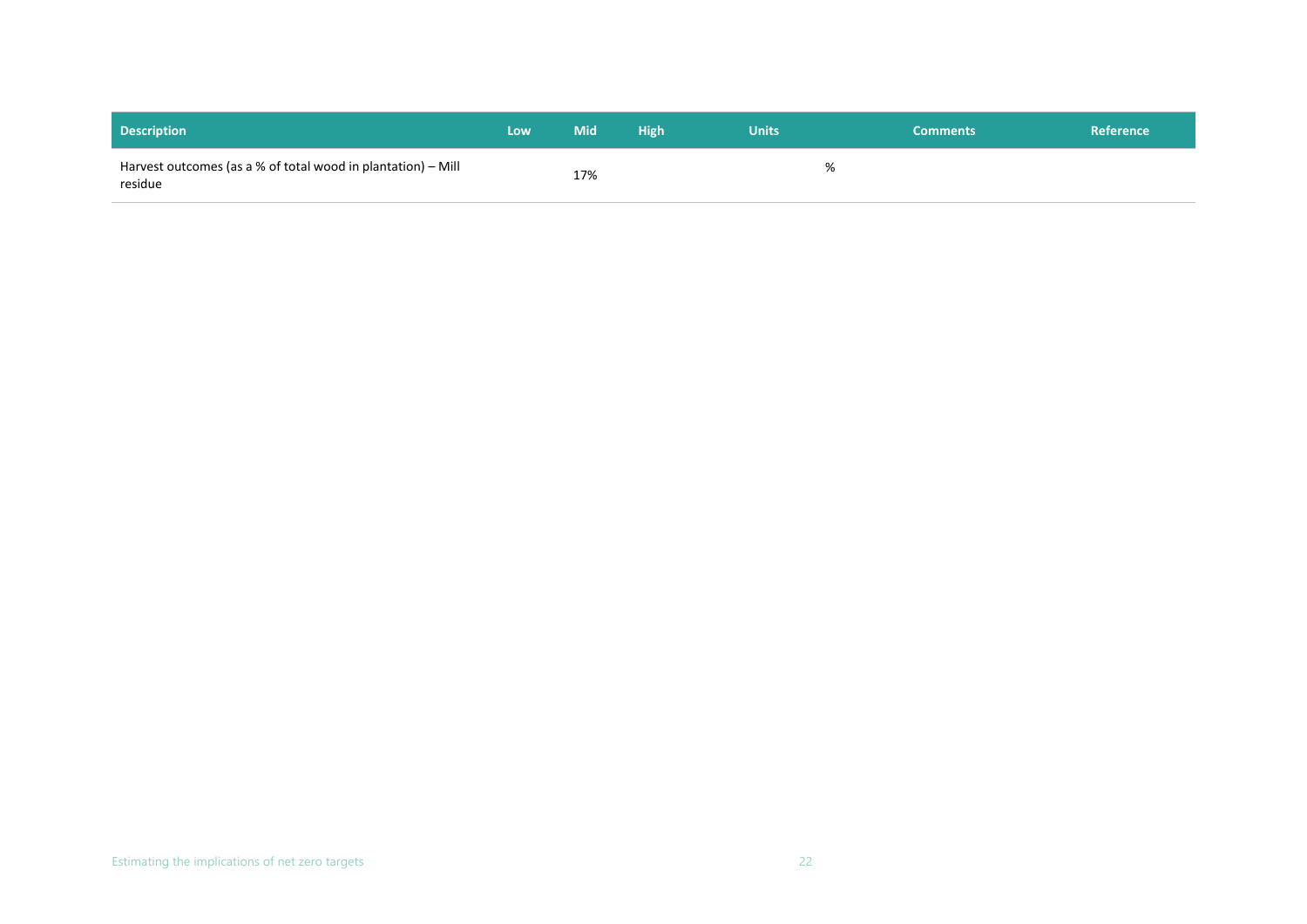## <span id="page-31-0"></span>APPENDIX B – USE OF HARVESTED WOOD PRODUCTS IN BUILDINGS

#### <span id="page-31-1"></span>Aim

As part of this study, a model was created to understand the reduction in embodied emissions that could be achieved if the wood from plantations, that was planted to generate ACCUs, was harvested and used to reduce the use of more carbon intensive material. This was examined through the lens of using wood to construct predominantly wood houses instead of predominantly steel houses as well as using wood to construct predominantly wood midrise apartments instead of predominantly concrete midrise apartments. Constructing predominantly wood houses instead of predominantly steel houses was expected to have a lower benefit in terms of reduced embodied emissions than replacing predominantly concrete midrise apartment with predominantly wood midrise apartments due to the greater emissions intensity of concrete compared to steel. This analysis draws on previous work by NCEconomics.

#### <span id="page-31-2"></span>Model Inputs and Approach

The model inputs used in this analysis are presented in [Table 8](#page-32-0)

Estimates of the volume of wood used to construct various wood buildings (Perry et al., 2021) were combined with estimated volumes of wood harvested from a plantation which goes on to be used in construction (taken from this studies modelling) and estimates of the embodied emissions reductions that are available when constructing predominantly wood buildings instead of predominantly steel or concrete buildings (Perry et al., 2021) to understand the amount of each building type that can be built from 1 hectare of plantation timber and the associated reduction in embodied emissions that is available.

The upper limit of the embodied emissions reduction was determined by combining the total amount of each type of building being constructed each year with estimates of each materials market share.